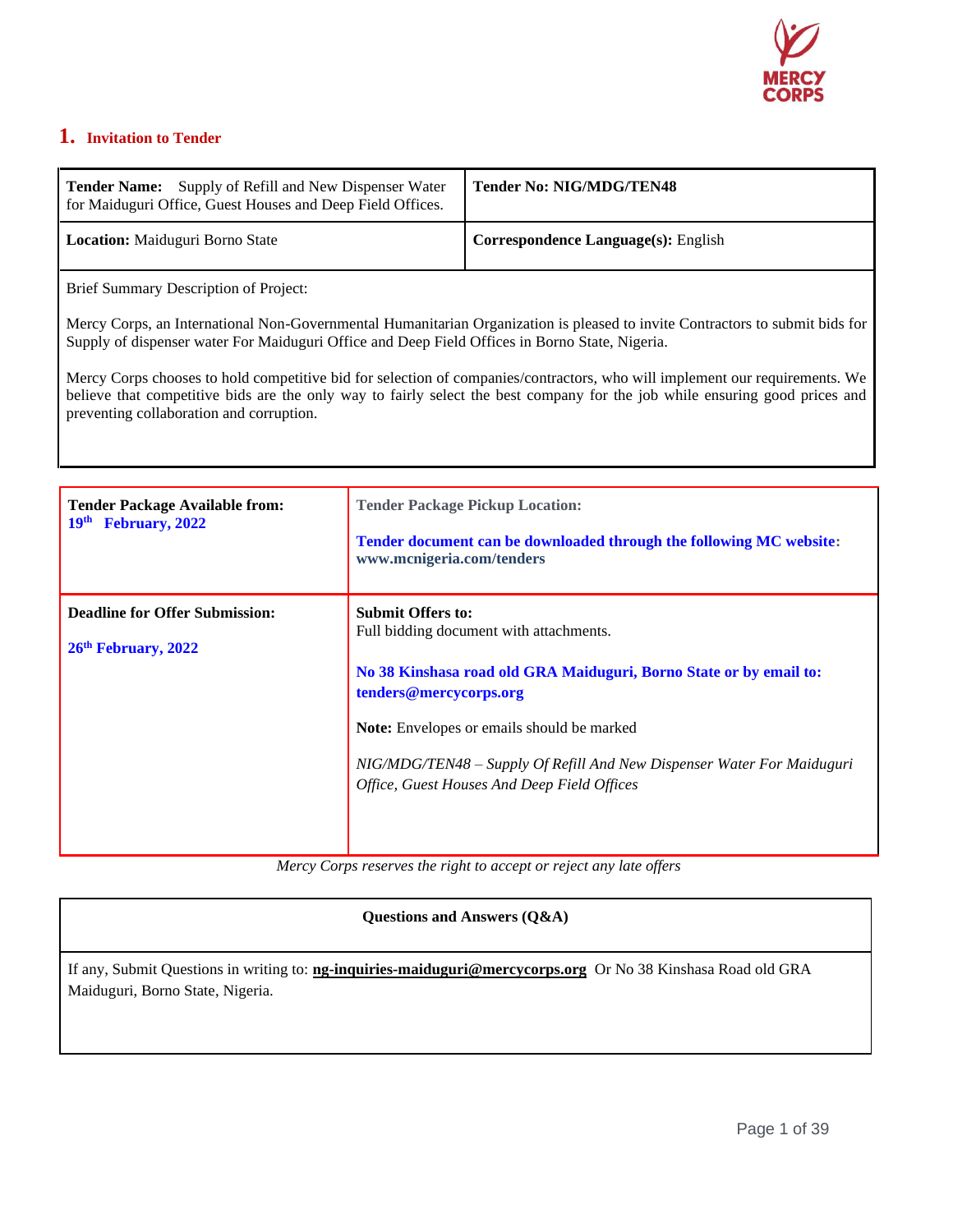

| Last Day for Questions:                     | Questions will be answered by:                      |
|---------------------------------------------|-----------------------------------------------------|
| $24th$ February 2022; 5:00 pm Nigeria time. | 25 <sup>th</sup> February 2022; 3:0pm Nigeria time. |
|                                             |                                                     |

Questions will be answered through: **[ng-inquiries-maiduguri@mercycorps.org](mailto:ng-inquiries-maiduguri@mercycorps.org)**

All prospective bidders will access consolidated questions and answers on the website alongside the tender package by  $25<sup>th</sup>$ February 2022 at 4.00 PM local time (Nigeria)

| <b>Documentation Checklist</b>                               |        |                                                                                                                                                                                                                   |  |  |
|--------------------------------------------------------------|--------|-------------------------------------------------------------------------------------------------------------------------------------------------------------------------------------------------------------------|--|--|
| These documents are contained within this tender<br>package: | √<br>√ | Invitation to Tender<br><b>General Conditions for Tender</b><br>Criteria and Submittals<br>Price Offer Sheet<br><b>Supplier Information Form</b><br>Scope of Work/Technical Specifications/BoQ<br>Sample Contract |  |  |

#### **2. General Conditions for Tender**

Mercy Corps invites proposals for the goods, services and/or works described and summarized in these documents, and in accordance with procedures, conditions and contract terms presented herein. Mercy Corps reserves the right to vary the quantity of work/materials specified in the Tender Package without any changes in unit price or other terms, no typing in the tender document, all spaces must be filled in handwritten and conditions and to accept or reject any, all, or part of submitted offers.

#### **2.1 Mercy Corps' Anti-Bribery and Anti-Corruption Statement**

#### **Mercy Corps strictly prohibits**:

● *Any form of bribe or kickback in relation to its activities*

This prohibition includes any *request* from any Mercy Corps employee, consultant, or agent for anything of value from any company or individual in exchange for the employee, consultant or agents taking or not taking any action related to the award of a contract or the contract once awarded. It also applies to any *offer* from any company or individual to provide anything of value to any Mercy Corps employee, consultant, or agent in exchange for that person taking or not taking any action related to the award of the contract or the contract.

● *Conflicts of interests in the awarding or management of contracts*

If a company is owned by, whether directly or indirectly, in whole or in part, any Mercy Corps employee or any person who is related to a Mercy Corps employee, the company must ensure that it and the employee disclose the relationship as part of or prior to submitting the offer.

● *The sharing or obtaining of confidential information* Mercy Corps prohibits its employees from sharing, and any offerors from obtaining, confidential information related to this solicitation, including information regarding Mercy Corps' price estimates, competing offerors or competing offers, etc. Any information provided to one offeror must be provided to all other offerors.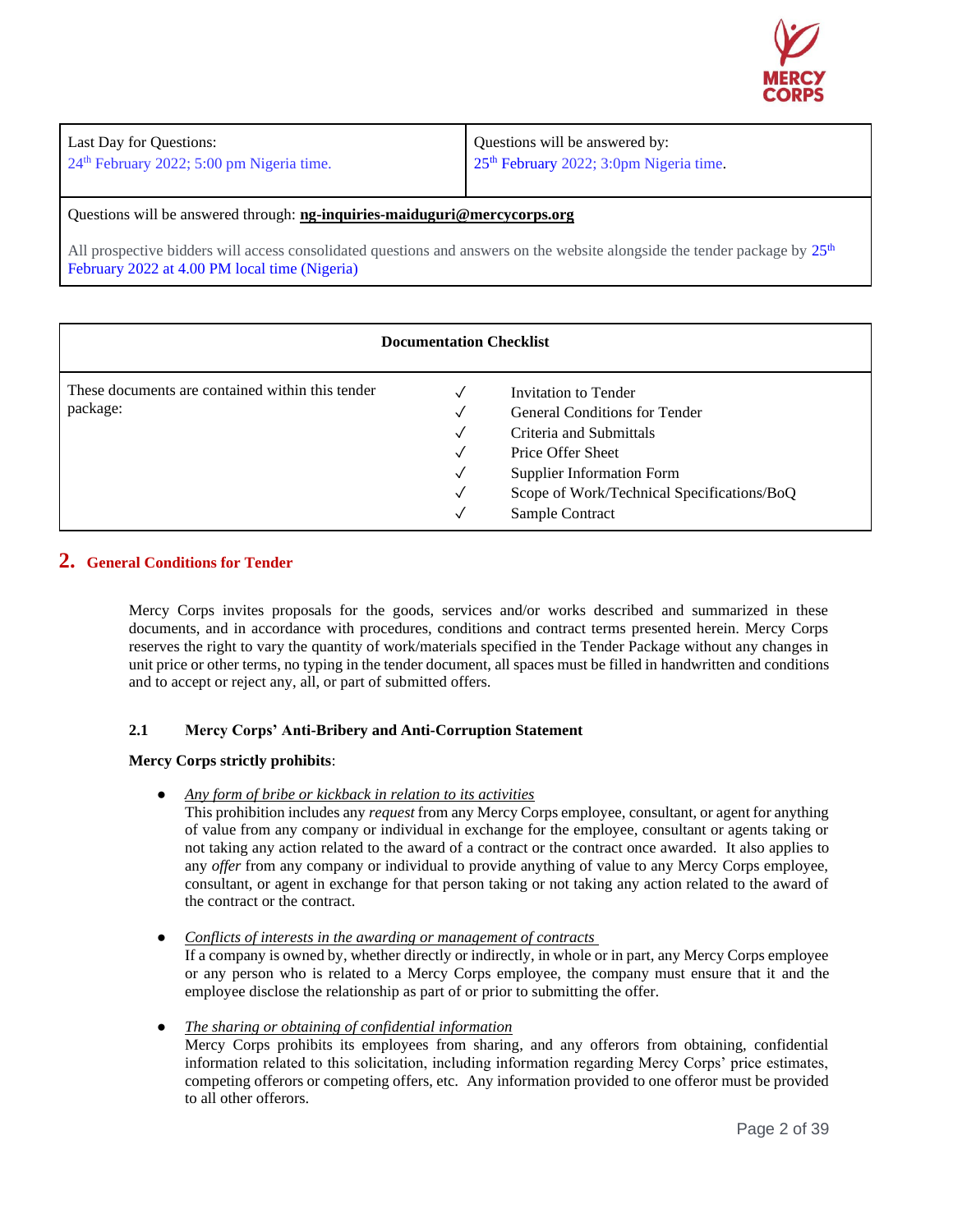

● *Collusion between/among offerors*

Mercy Corps requires fair and open competition for this solicitation. No two (or more) companies submitting proposals can be owned or controlled by the same individual(s). Companies submitting offers cannot share prices or other offer information or take any other action intended to pre-determine which company will win the solicitation and what price will be paid.

Violations of these prohibitions, along with all evidence of such violations, should be reported to: **[integrityhotline@mercycorps.org](mailto:integrityhotline@mercycorps.org)**

Mercy Corps will investigate allegations fully and will take appropriate action. Any company, or individual that participates in any of the above prohibited conduct, will have its actions reported to the appropriate authorities, will be investigated fully, will have its offer rejected and/or contract terminated, and will not be eligible for future contracts with Mercy Corps. Employees participating in such conduct will have his/her employment terminated.

Violations will also be reported to Mercy Corps' donors, who may also choose to investigate and debar or suspend companies and their owners from receiving any contract that is funded in part by the donor, whether the contract is with Mercy Corps or any other entity.

#### **2.2 Tender Basis:**

- All offers shall be made in accordance with these instructions, and all documents requested should be furnished, including any required (but not limited to) supplier-specific information, technical specifications, drawings, bill of quantities, and/or delivery schedule. If any requested document is not furnished, a reason should be given for its omission in an exception sheet.
- No respondent should add, omit or change any item, term or condition herein.
- If suppliers have any additional requests and conditions, these shall be stipulated in an exception sheet.
- Each offeror may make one response only.
- Each offer shall be valid for the period of [180 days] from its date of submission.
- All offers should indicate whether they include taxes, compulsory payments, levies and/or duties, including VAT, if applicable.
- Suppliers should ensure that financial offers are devoid of calculation errors. If errors are identified during the evaluation process, the unit price will prevail. If there is ambiguity on the unit price, the Selection Committee may decide to disqualify the offer.
- Any requests for clarifications regarding the project that are not addressed in written documents must be presented to Mercy Corps in writing. The answer to any question raised in writing by any offeror will be issued to that offeror. In some cases Mercy Corps may choose to issue clarifications to all offerors. It is a condition of this tender that no clarification shall be deemed to supersede, contradict, add to or detract from the conditions hereof, unless made in writing as an Addendum to Tender and signed by Mercy Corps or its designated representative.
- This Tender does not obligate Mercy Corps to execute a contract nor does it commit Mercy Corps to pay any costs incurred in the preparation and submission of proposals. Furthermore, Mercy Corps reserves the right to reject any and all proposals, if such action is considered to be in the best interest of Mercy Corps.

#### **2.3 Supplier Eligibility**

Suppliers may not apply, and will be rejected as ineligible, if they:

Are not registered companies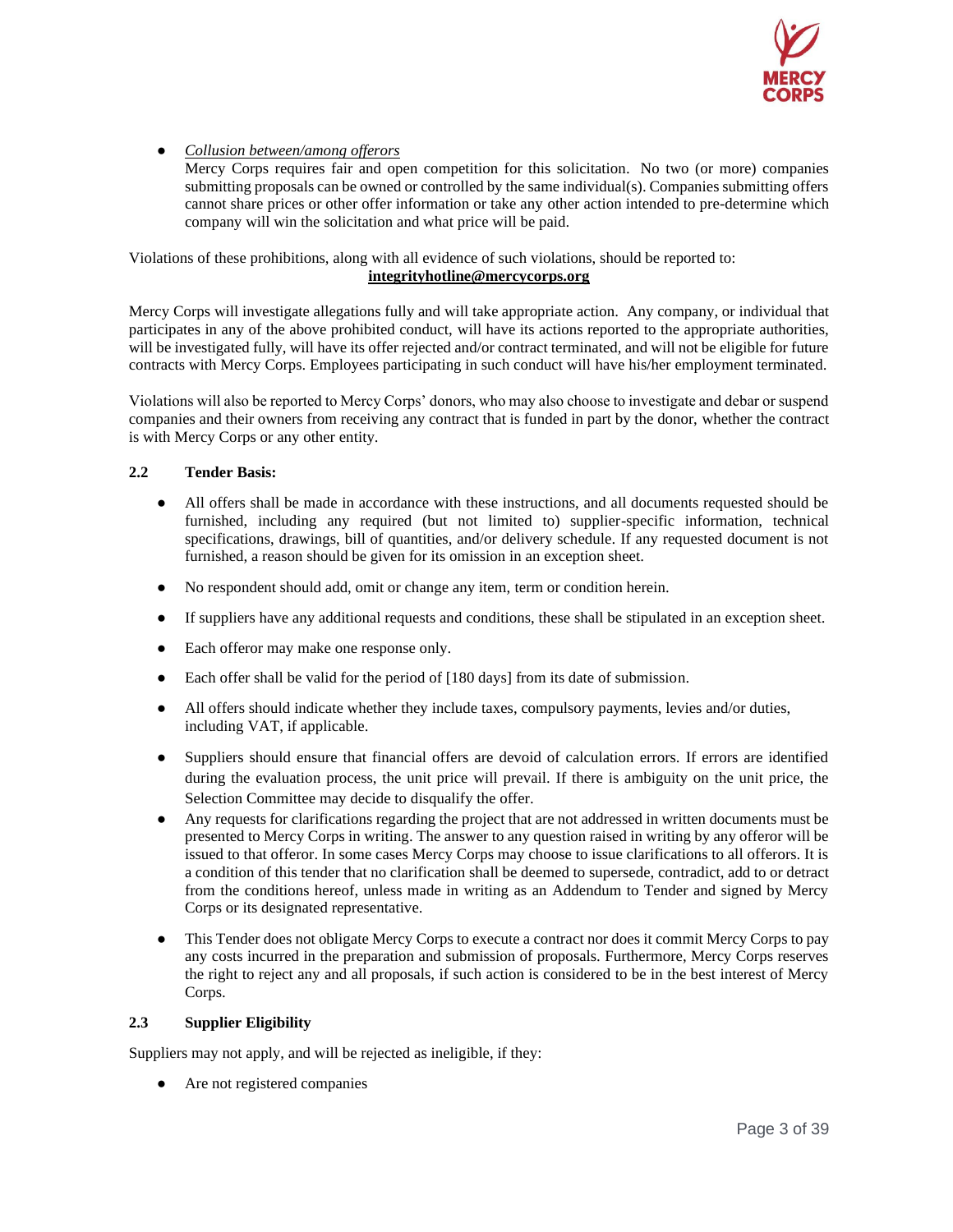

- Are bankrupt or in the process of going bankrupt
- Have been convicted of illegal/corrupt activities, and/or unprofessional conduct
- Have been guilty of grave professional misconduct
- Have not fulfilled obligations related to payment of social security and taxes
- Are guilty of serious misinterpretation in supplying information
- Are in violation of the policies outlined in Mercy Corps Anti Bribery or Anti-Corruption Statement
- Supplier (or supplier's principals) are on any list of sanctioned parties issued by; or are presently excluded or disqualified from participation in this transaction by: the United States Government or United Nations by the United States Government, the United Kingdom, the European Union, the United Nations, other national governments, or public international organizations.

Additional eligibility criteria, if applicable, are stated in section 3.2 of this tender package.

#### **2.4 Response Documents**

Offerors can either utilize the response documents contained in this tender package to submit their offer or they can submit an offer in their own format as long as it contains all the required documents and information specified by this tender.

#### **2.5 Acceptance of Successful Response**

Documentation submitted by offerors will be verified by Mercy Corps. The winning offeror will be required to sign a contract for the stated, agreed upon amount.

#### **2.6 Certification Regarding Terrorism**

It is Mercy Corps' policy to comply with humanitarian principles and the laws and regulations of the United States, the European Union, the United Nations, the United Kingdom, host nations, and other applicable donors concerning transactions with or support to individuals or entities that have engaged in fraud, waste, abuse, human trafficking, corruption, or terrorist activity. These laws and regulations prohibit Mercy Corps from transacting with or providing support to any individuals or entities that are the subject of government sanctions, donor rules, or laws prohibiting transactions or support to such parties.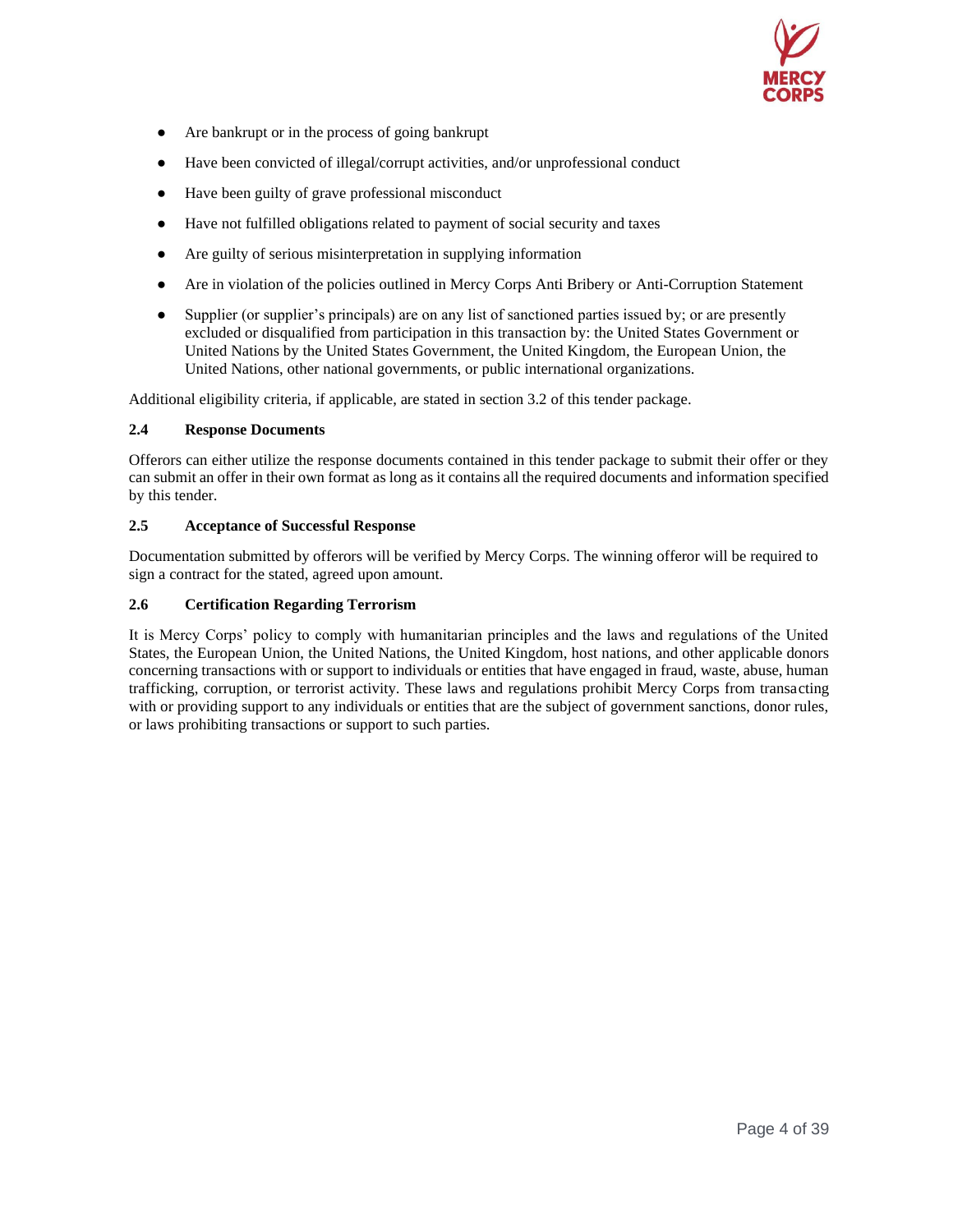

# **3. Criteria & Submittals**

### **3.1 Contract Terms**

Mercy Corps intends to issue a **Fixed Price** contract to one or several company (ies) or organization(s). The successful offeror(s) shall be required to adhere to the statement of work and terms and conditions of the resulting contract. The anticipated contract is incorporated in Section 6 herein. By submitting an offer, offerors certify that they understand and agree to all of the terms and clauses contained in Section 6.

### **3.2 Specific Eligibility Criteria**

In keeping with Mercy Corps' guiding principle for procurement, Mercy Corps Nigeria Uses only responsible service providers that possess the ability to perform successfully under the terms and conditions of a proposed procurement. In addition to the ability to perform, Mercy Corps also consider minimum standards of responsibility to determine which Service provider(s) Mercy Corps will do business with. These standards include;

- Being eligible business under applicable laws and regulations of the Federal Republic of Nigeria
- Being in good standing with any taxation or legal authority in Nigeria
- Having a satisfactory record of performance and business and ethics based on information available to Mercy Corps

Below are set of supplier's eligibility criteria that form part of the above mentioned standards

- The business must be registered and incorporated under the laws of Nigeria with corporate Affairs Commission (CAC)
- The business must be registered with CAC and FIRS and has a Tax Identification Number (TIN) and EFCC certificate
- The business must have a valid address
- The business is not bankrupt or in the process of going bankrupt
- The business/owners have not been convicted of an offence concerning professional conduct
- The business/owners have not been guilty of grave professional misconduct (proven by any means that the contracting authorities can justify).
- The business has fulfilled obligations related to payment of social security and taxes
- The business is not guilty of serious misinterpretation in supplying information
- The business is not in situation of conflict of interest (with prior relationship to project or family or business relationship to parties on commission)
- The business does not employ personnel below the legal working age.
- The business provides basic social right and fair working conditions to the employees.
- The business/Owners are not on any list of sanctioned parties issued by the United States Government and/or United Nations and European Union.

#### **3.3 Tender Submittals**

Documents and required information listed in tender submittals are necessary in order to support the eligibility criteria and to conduct technical evaluations of received offers (and due diligence). While absence of these documents and/or information does not denote mandatory disqualification of suppliers, the lack of these items has the potential to severely and negatively impact the technical evaluation of an offer.

#### **Documents supporting the Eligibility Criteria:**

- Must be registered in Nigeria with evidence of registration **attached**
- Copy of Corporate Tax Registration Certificate **attached**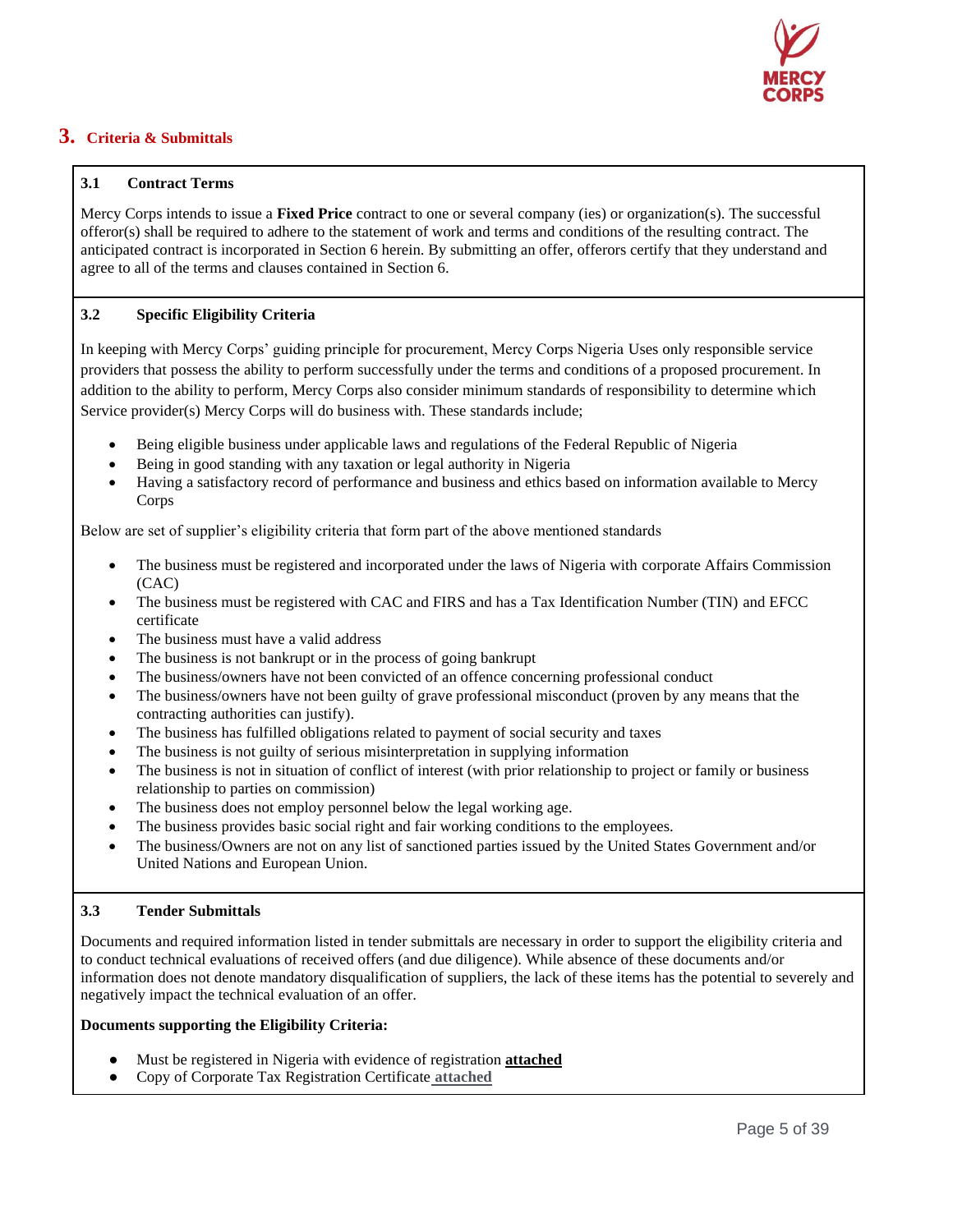

#### **Documents to conduct the Technical Evaluation and additional Due Diligence**

- Company Profile, 2-page max
- Document confirming supplier agrees to delivery Time (maximum delivery or completion time in order for suppliers to pass 3 calendar days from the date of signing purchase order)
- Evidence of financial capability must attach audit report from 2019- date or 2 years bank statement to execute the contract if successfully selected

#### **Price Offer:**

The Price offer is used to determine which offer represents the best value and serves as a basis of negotiation before award of a contract. As a Fixed-Price contract, the price of the contract to be awarded will be an all-inclusive fixed price basis, either in the form of a total fixed price or a per-unit/deliverable fixed price. As a Cost Reimbursement plus Fixed Fee contract, the price of contract to be awarded will be on the basis of estimated costs at cost and specified fee paid; the contract to be awarded will have a ceiling amount not to be exceed without prior written approval. As a Time and Materials contract, the price of contract to be awarded will be on the basis of estimated direct labor hours/days at specified fixed hourly/daily rates and materials at cost; the contract to be awarded will have a ceiling amount not to be exceeded without prior written approval. No profit, fees, taxes, or additional costs can be added after contract signing. Offerors must show unit prices, quantities, and total price, as displayed in the Offer Sheet in Section 4. All items must be clearly labeled and included in the total offered price.

Offerors must not include VAT and customs duties in their offer; However, Mercy corps charges 5% withholding Tax in line with government regulation in Nigeria.

#### **3.4 Currency**

Offers should be submitted in: **Nigeria Naira (NGN).** Payments will be made in: **Nigeria Naira (NGN) through wire transfer**

#### **3.5 Tender Evaluation (LPTA Method)**

Based on the above submittals, a Mercy Corps Tender Committee will conduct a tender evaluation process. Mercy Corps reserves the right to accept or reject any or all proposals, and to accept the offer(s) deemed to be in the best interest of Mercy Corps. MC will not be responsible for or pay for any expenses or losses which may be incurred by any Offeror in the preparation of their tender.

Evaluations will be conducted as described in the following subsections:

#### **3.5.1 Scoring Evaluation**

#### *LPTA Method Lowest Price, Technically Acceptable (LPTA)*

Mercy Corps Tender Committee will conduct a technical evaluation which will grade technical criteria on a pass/fail basis. Supplier's bids **must meet the minimum technical standard** established here to receive a passing mark. Any offerors who receive a failing mark on any criteria will be automatically disqualified from the tender process.

Only offerors who pass all criteria will move on to the next round of evaluation.

Pass/fail technical criteria are as follows:

| <b>Technical Criteria</b> | <b>Pass or Fail?</b> |
|---------------------------|----------------------|
|                           |                      |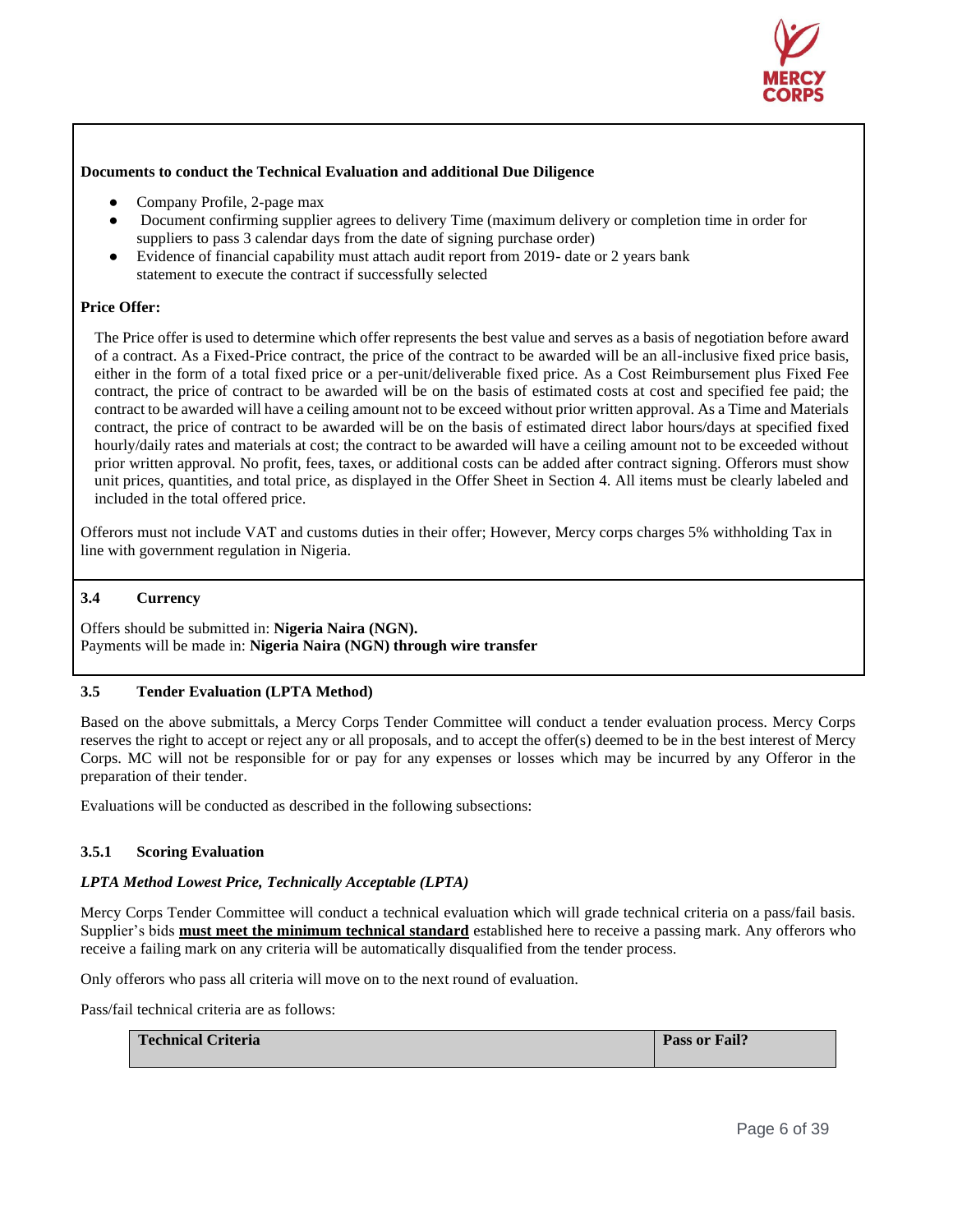

| Company Profile, 2-page max                                                                                                                                                                                         |  |
|---------------------------------------------------------------------------------------------------------------------------------------------------------------------------------------------------------------------|--|
| Document confirming supplier agrees to delivery Time (maximum delivery or<br>completion time in order for suppliers to pass is 3 calendar days from the date of<br>signing purchase order)                          |  |
| Must have an evidence of good track record for similar contracts executed with<br>references from previous clients (Please attach evidence to bid document i.e.,<br>contracts, Pos, service completion certificate) |  |

## **3.5.2 Additional Due Diligence**

Upon completion of both the technical and financial evaluations, Mercy Corps may choose to engage in additional due diligence processes with a particular supplier or supplier(s). The purpose of these processes is to ensure that Mercy Corps engages with reputable, ethical, responsible Suppliers with solid financials and the ability to fulfill the contract. Additional due diligence may take the form of the following processes (though it is not limited to):

- Reference Checks
- Supplier's facility visits
- Analysis of audited financial statements
- Determination of relations and affiliations between offerors
- Other appropriate documented method giving Mercy Corps increased confidence in the supplier's ability to perform.

# **4. Offer Form**

### **Offerors must submit their own independent offer including at least (but not limited to):**

- All documents requested in the "Eligibility Criteria" section of this Tender Package
- All documents requested in the "Tender Submittals" section of this Tender Package
- All information listed in the "Documents Comprising the Proposal" section below

**All offers must be duly signed (including position and full name of the signer) and stamped, with the date of completion.**

#### *Documents Comprising the Bid*

The following information must be included in the offer of any potential offeror:

- ❏ **Cover Letter** explaining interest to be a contracted vendor or supplier, and the details of the Proposal. The content of the cover letter shall include the following information:
	- ❏ A detailed specification of the offered goods, services and/or works (Proposal)
	- ❏ Delivery time
	- ❏ Price validity date (for this purpose and as stated on the advertisement, quote given shall remain unchanged for 180 working days)
- ❏ A Price Offer detailing the unit price only, using the **Price Offer Sheet** template provided in section 7
- ❏ Completed and signed Mercy Corps **Supplier Information Form** (template provided in section 7)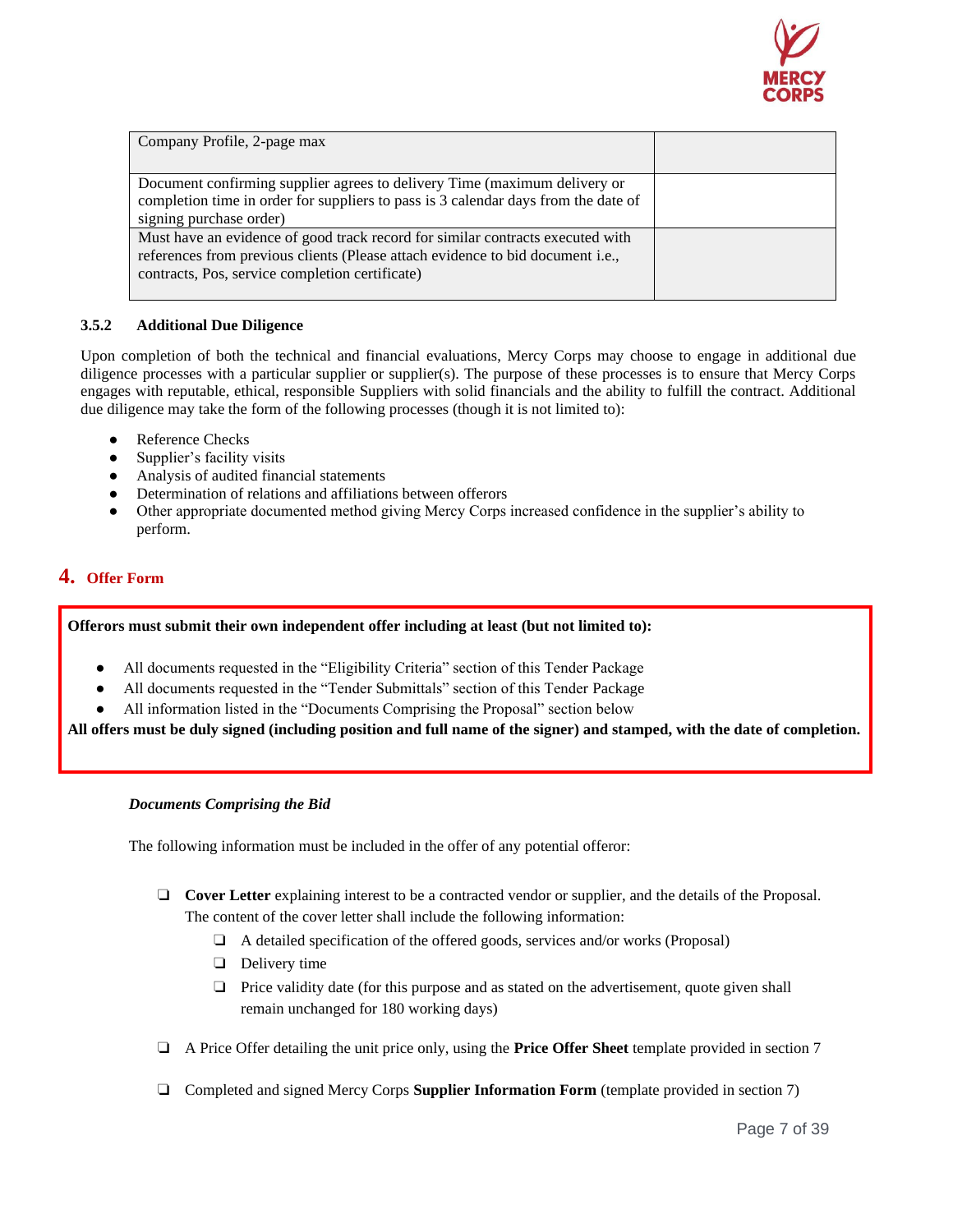

❏ Other important documents offeror feels need to be attached to support their bid

The original bid shall be signed by the offeror, or a person or persons duly authorized to bind the offeror to the contract. Financial offer pages of the bid shall be initialed by the person or persons signing the bid and stamped with the company seal.

Any interlineations, erasures, or overwriting shall be valid only if they are initialed by the person or persons signing the bid.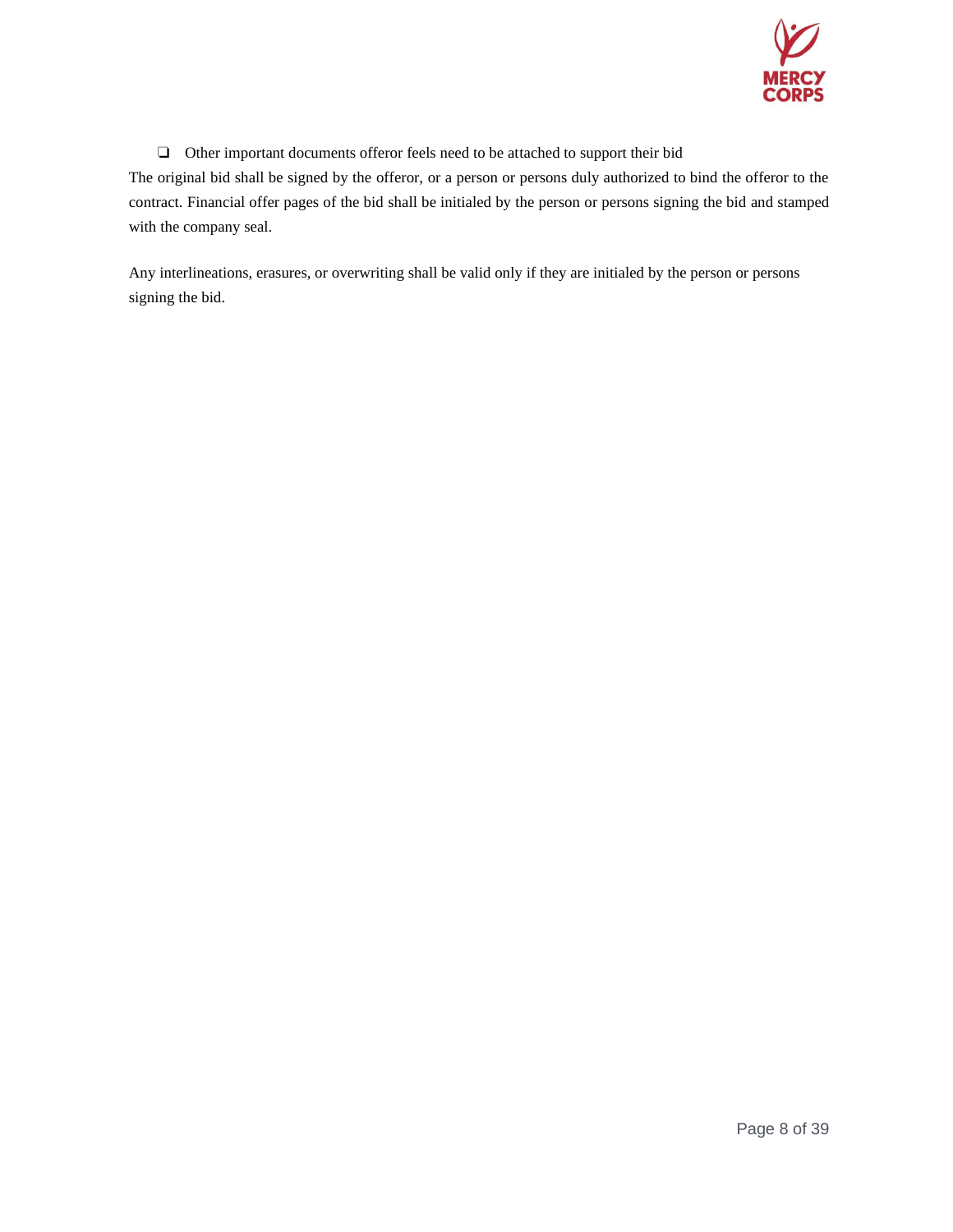

# **5. Scope of Work/Technical Specifications.**

#### **About Mercy Corps**

Mercy Corps is a leading global organization powered by the belief that a better world is possible. In disaster, in hardship, in more than 40 countries around the world, we collaborate to put bold solutions into action helping people triumph over adversity and build stronger communities from within. Now, and for the future. In Nigeria, Mercy Corps has worked since 2012 by focusing its programming on adolescent girls' empowerment, economic development, conflict mitigation, and humanitarian response.

#### **Purpose / Service description:**

Mercy Corps (MC) is calling for submission of bids from vendors to deliver dispenser water to Maiduguri office. Supply is required for a period of two (2) years.

#### **Requirement**

- It is required that the service provider must be based in the location
- Have a legal business registration
- Valid Tax Identification Certificate
- Must be ready to accept 100% payment after delivery.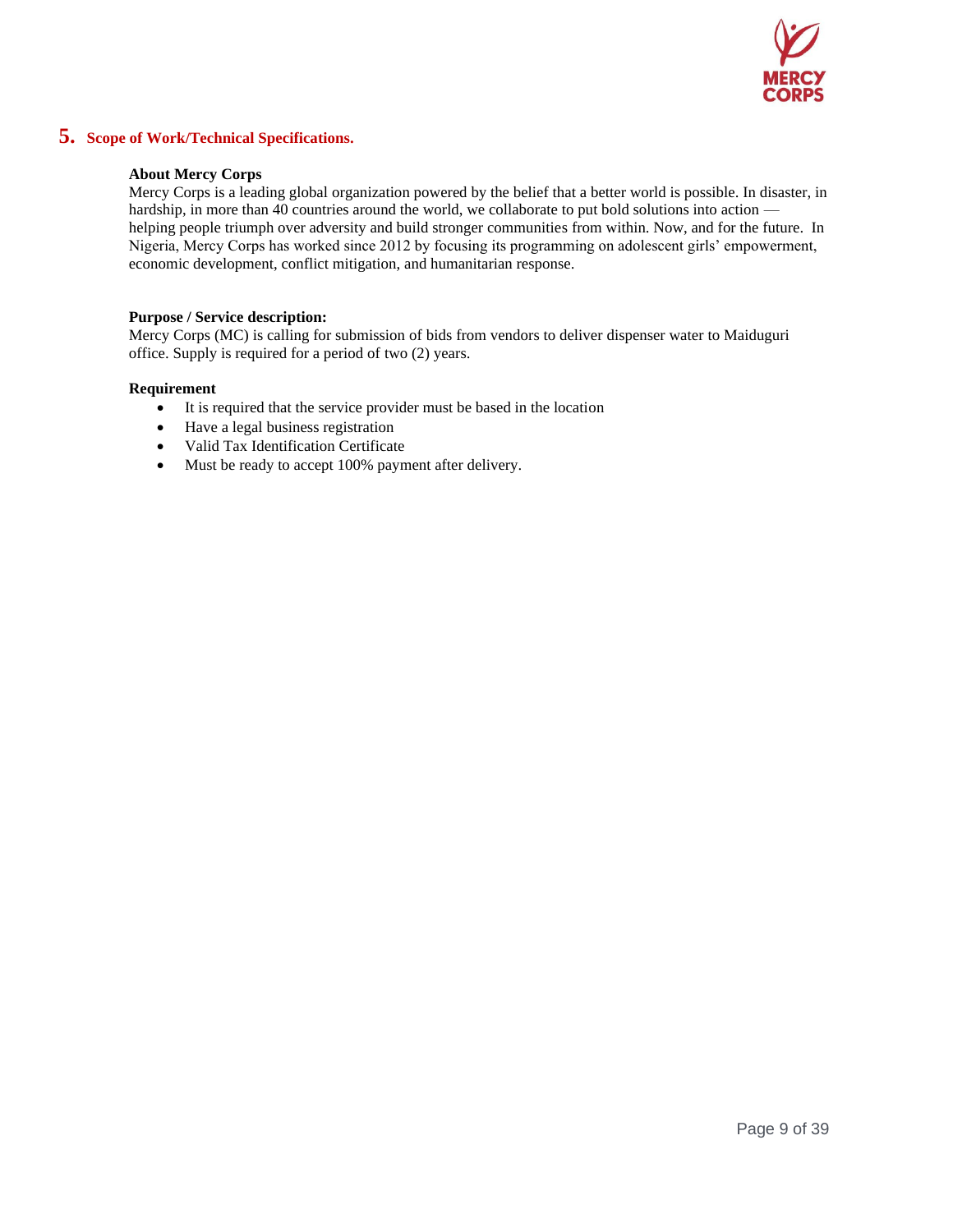

#### **6. Master Purchase Agreement Sample Contract**

This is the anticipated contract. However, if required, additional terms and conditions may be added by Mercy Corps in the final contract.

#### **MASTER PURCHASE AGREEMENT**

**Contract No. \_\_\_\_\_\_\_**

THIS MASTER PURCHASE AGREEMENT (the "**Agreement**") entered into as of \_\_\_\_\_\_\_\_\_\_ by and between MERCY CORPS, a State of Washington, U.S.A. nonprofit corporation having its principal office in Portland, Oregon, U.S.A. ("**Mercy Corps**") and  $($ "**Supplier**") is as follows:

**1. Master Agreement and Purchase Order Issuance and Acceptance.** From time to time during the term of this Agreement, Mercy Corps may desire to purchase goods from Supplier at the Specifications and Prices specified in this Agreement. Should Mercy Corps desire to purchase goods from Supplier, Mercy Corps' Authorized Representative will issue Purchase Orders substantially in the form attached hereto as Exhibit A (each, a **"Purchase Order"** or **"PO"**). Supplier must notify Mercy Corps within three business days if it rejects a Purchase Order or requires changes to a Purchase Order.

**2. Additional Terms and Defined Terms**. Additional Terms are specified in Schedule I hereto (the "**Additional Terms**"). The terms in Schedule I are incorporated in this Agreement by this reference. The following additional defined terms are included in Schedule I: Authorized Representative, Delivery Date, Delivery Location, Delivery Terms, Donor Terms, Goods, Packing Requirements, Pricing, and Specifications. **"Agreement"** means this Master Purchase Agreement, the Additional Terms in Schedule I and each Purchase Order, in each case, as amended, modified or supplemented from time to time. Additional terms may be defined throughout this Agreement.

**3. Purchase and Sale of Goods**. Supplier will sell to Mercy Corps, and Mercy Corps will purchase and pay the Price(s) for, the Goods in accordance with the terms and conditions set forth in this Agreement and each Purchase Order. The Prices stated in the Additional Terms shall remain valid and apply to all Purchase Orders issued under this Agreement

**4. Non-Exclusivity.** This Agreement is not intended to create an exclusive relationship between the parties. Unless the Additional Terms specify a Minimum Quantity of Goods, Mercy Corps is not obligated to issue any Purchase Order(s) to Supplier. If the Additional Terms specify a Minimum Quantity of Goods, Mercy Corps shall be obligated only to issue a PO(s) for the Minimum Quantity.

**5. Specifications**. The Goods must strictly comply with or exceed the Specifications listed in Schedule I. No deviation, substitution or change is permitted without Mercy Corps' prior written consent.

**6. Purchase Order Amendments**. Mercy Corps may suspend Supplier's performance, increase or decrease the ordered quantities, or make changes for Mercy Corps' reasonable business needs by written notice to Supplier (each, a **"Purchase Order Amendment**"). Unless mutually agreed, a Purchase Order Amendment does not apply to change the Goods timely and fully delivered and accepted before the date of the Purchase Order Amendment. If any change causes an increase or decrease in the cost of, or the time required for, Supplier's performance, an equitable adjustment may be made in the price or delivery schedule or both, if such adjustment is set forth in a Purchase Order Amendment signed by the Authorized Representative.

#### **7. Inspection, Acceptance and Rejection**.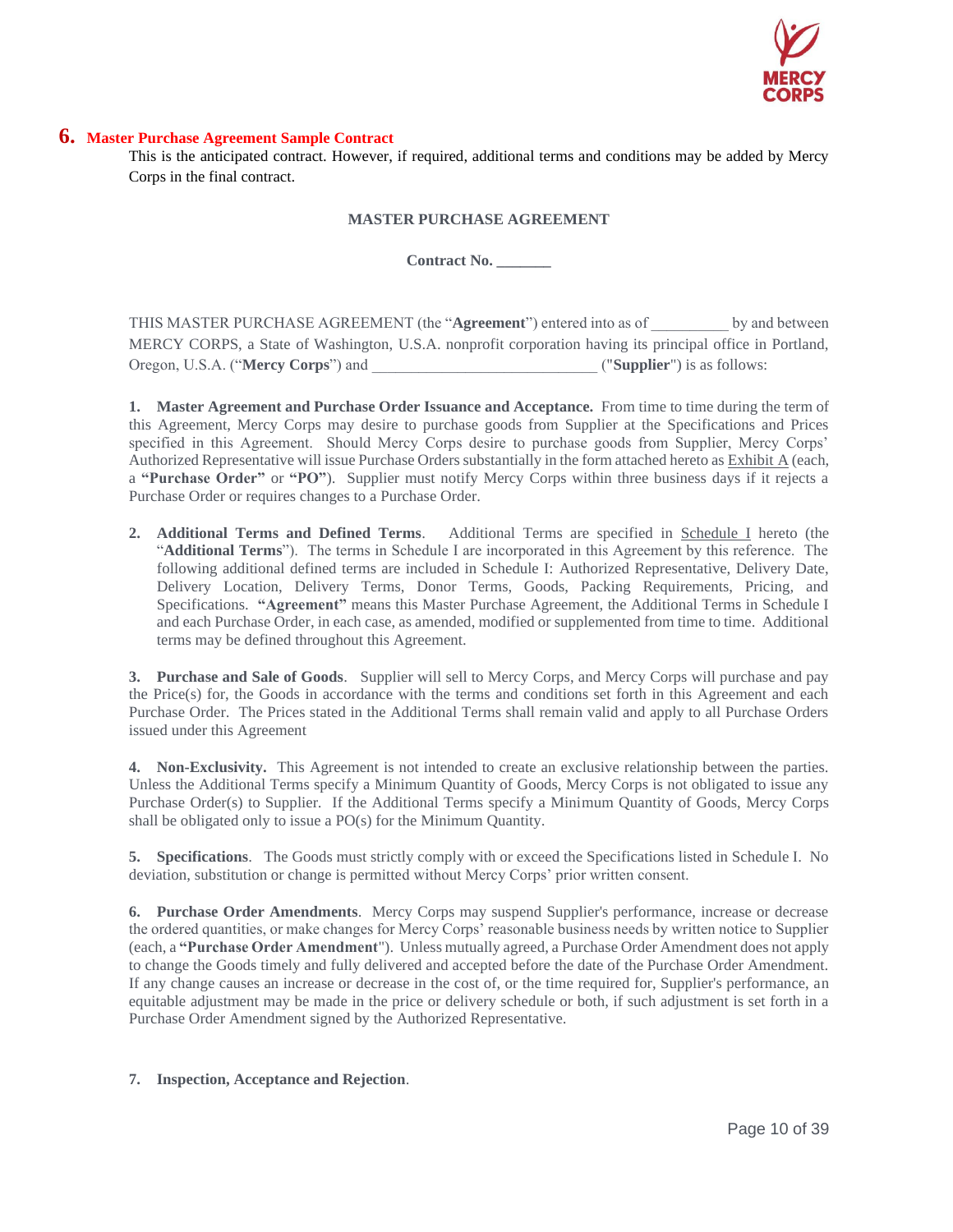

- a. All Goods will be subject to Mercy Corps' inspection and testing (which may be done by a third party authorized by Mercy Corps), at any time and place, including the period of manufacture/production/creation and before final acceptance. If Mercy Corps inspects or tests at Supplier's premises, Supplier, without additional charge, will provide all reasonable facilities and assistance for the safety and convenience of Mercy Corps' inspectors. No inspection or testing done or not done before final inspection and acceptance will relieve Supplier from responsibility for defects or for other failure to meet the requirements of this Agreement. Notwithstanding any prior inspections or payments made, all Goods will be subject to final inspection and acceptance at the Delivery Location within a reasonable time after delivery (but in no event, less than three days after the date of delivery).
- b. Acceptance will occur only when the Authorized Representative delivers written, signed notice of acceptance to Supplier in the form of a goods received notice ("**GRN**") and such notice has been signed by Supplier's representative. The GRN must include: (1) the GRN number and the packing slip number; (2) the Contract number and Purchase Order number; (3) a description of the Goods; (4) the quantity delivered; (5) final inspection date and location; (6) quantity accepted; and (7) quantity rejected or overshipped.
- c. If any delivery, documentation or the Goods delivered do not comply with all of the terms and conditions of this Agreement, Mercy Corps may do one or more of the following: (1) reject such nonconforming Goods, accept conforming Goods and reduce the purchase price by such amount as Mercy Corps determines in good faith reflects the value to Mercy Corps of the accepted Goods, (2) accept such nonconforming Goods and reduce the purchase price by such amount as Mercy Corps determines in good faith reflects the reduced value to Mercy Corps of such nonconforming Goods; (3) reject all Goods; and/or (4) terminate this Agreement without any further obligation on Mercy Corps' part.
- d. If any Goods are finally accepted, Mercy Corps will only pay for the quantity accepted up to the quantity specified in this Agreement. Mercy Corps will in no event pay for quantity above the amount provided for in this Agreement or accepted. Mercy Corps or its agent will hold over-shipments and nonconforming shipments at Supplier's risk and expense for a reasonable time awaiting Supplier's instructions. Supplier will bear the expense of return charges, storage charges and other expenses for over-shipped quantities and Goods not accepted.

**8. Packing**. All Goods will be prepared for shipping and delivery and will be shipped in accordance with the Packing Requirements listed in Schedule I. Price based on weight will include net weight only. Supplier will not charge Mercy Corps for packaging or pre-shipping costs, such as boxing, crating, handling damage, drayage, or storage. Supplier will mark all containers with necessary handling and shipping information, Contract Number, Purchase Order number date of shipment, and names of the consignee and consignor. A packing list, and other documentation required for domestic or international transit, regulatory clearance or identification of the Goods will accompany each shipment.

**9. Transportation, Shipment and Delivery**. Shipment/transportation will be in accordance with the Delivery Terms, Delivery Date, and Delivery Location in Schedule I and corresponding POs. Mercy Corps will not be charged for shipping, delivery, loading or unloading costs unless otherwise specified in the Delivery Terms.

**10. Risk of Loss**. Supplier will bear all risk of loss, damage, or destruction to the Goods, in whole or in part, occurring before final acceptance by Mercy Corps at the Delivery Location; provided, Mercy Corps is responsible for any loss caused by its gross negligence.

#### **11. Taxes, Duties and Expenses**.

a. All taxes, duties and other governmental charges with respect to the manufacture/production/creation of the Goods and the delivery of the Goods to Mercy Corps in accordance with this Agreement will be the liability of, and borne solely by, Supplier. If the law requires Mercy Corps to withhold taxes from payments to Supplier, Mercy Corps may withhold those taxes and pay them to the appropriate taxing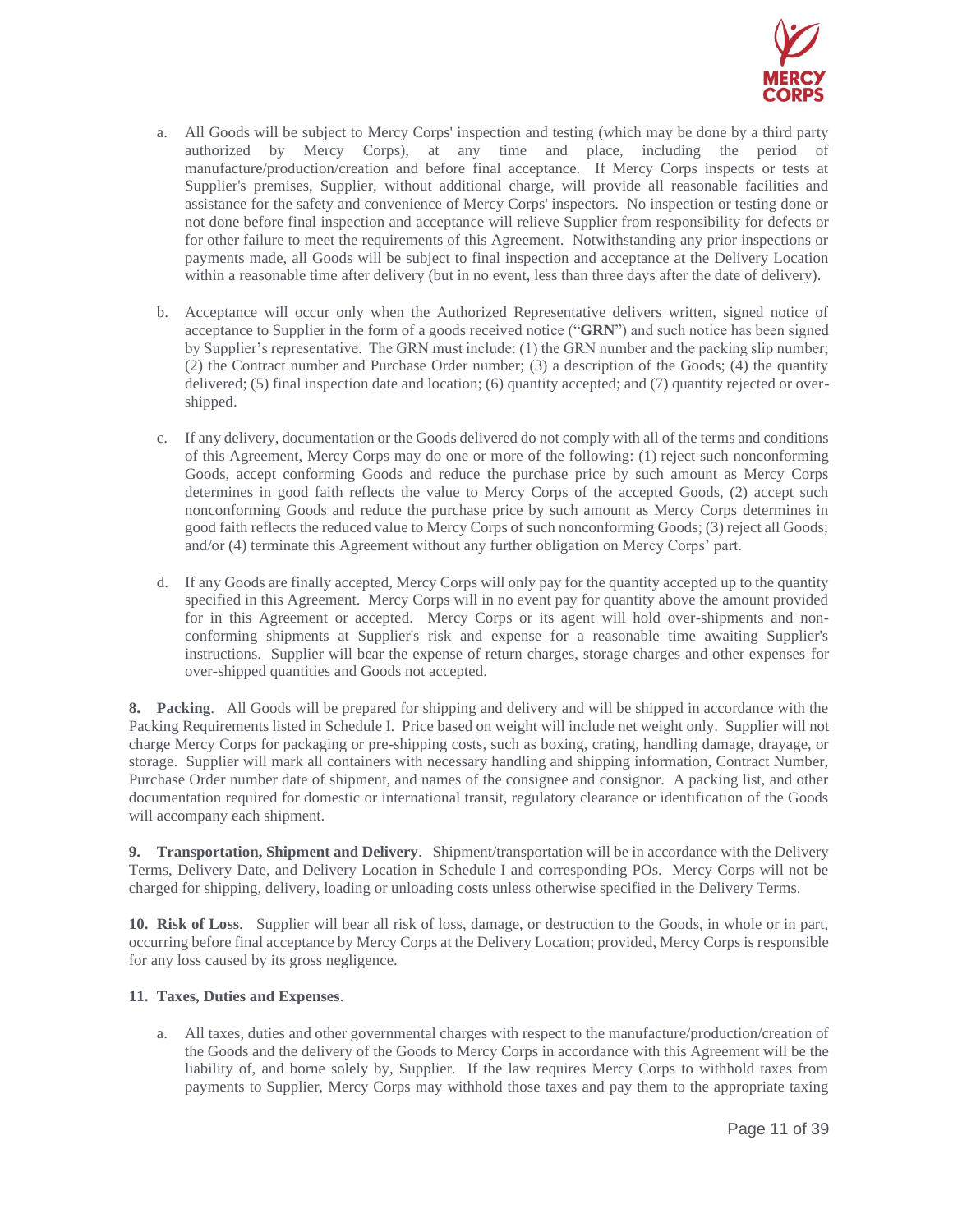

authority. Mercy Corps will deliver to Supplier an official receipt for such taxes. Mercy Corps will use reasonable efforts to minimize any taxes withheld to the extent allowed by law.

b. Supplier is responsible for all expenses incurred by it in performing under this Agreement.

### **12. Invoicing and Payment**.

- a. Mercy Corps will have no obligation to make any payment to Supplier with respect to the Goods until final acceptance in accordance with the Inspection, Acceptance and Delivery clause of this Agreement and delivery of an invoice that fully complies with the requirements specified in this Agreement. Supplier may only include Goods on an invoice after Supplier receives a GRN. Invoices must be submitted within 60 days of Supplier's acceptance of a GRN. Mercy Corps will have no obligation to pay an invoice submitted after 60 days or to pay an invoice amount that Mercy Corps disputes in a written notice to Supplier. Each invoice must contain or attach the following: (1) a copy of the signed GRN; (2) Supplier's name and address; (3) description of the Goods delivered, delivery date, quantity, unit price and total price to be paid; (4) all information necessary for Mercy Corps to implement payment via the Payment Terms (e.g., name of representative to address payment to, address, bank account information as applicable for the method of payment); (5) the Contract Number and Purchase Order number; (6) packing slip number; (7) taxes and duties (only if payable by Mercy Corps per the terms of this Agreement); (8) Delivery Location and Delivery Date; and (9) any other information reasonably required by Mercy Corps. Invoices will only be deemed received on the date they are delivered to the Authorized Representative pursuant to the Payment Terms.
- b. Mercy Corps will make payment in accordance with the Payment Terms within 30 days of receipt of Supplier's fully conforming invoice. Payment of an invoice will not constitute acceptance of Goods, and is subject to adjustment for errors, shortages, defects or other failure of Supplier to meet the requirements of this Agreement. Mercy Corps may set-off amounts owed to Mercy Corps against an amount Mercy Corps owes to Supplier or Supplier's affiliated companies, and Mercy Corps will provide notice to Supplier within a reasonable time after the setoff.

**13. Representations, Warranties and Additional Covenants**. Supplier represents and warrants to Mercy Corps and covenants with Mercy Corps as follows.

- a. Supplier has full rights and authority to enter into and perform its obligations under this Agreement. Supplier's performance will not violate any agreement or obligation between Supplier and any third party.
- b. The Goods and all documentation required will meet each of the standards and specifications set forth in this Agreement. The Goods are merchantable and fit for their intended purpose, comply with all applicable law and are free from all defects in material and workmanship.
- c. Supplier will deliver good and marketable title to the Goods free and clear of all liens, claims, encumbrances and interests of any other person, entity or government. The Goods will not infringe on any patent, copyright, trademark, trade secret or other proprietary right of any third party.
- d. Supplier will comply with all applicable law, regulations and rules in the performance of its obligations under this Agreement.
- e. Supplier has not, and will not, engage in transactions with, or provide resources or support to, individuals and organizations associated with terrorism, including those individuals or entities that appear on the Specially Designated Nationals and Blocked Persons List maintained by the U.S. Treasury (http://www.treasury.gov/resource-center/sanctions/SDN-List/Pages/default.aspx) or the United Nations Security designation list [\(http://www.un.org/sc/committees/1267/aq\\_sanctions\\_list.shtml\)](http://www.un.org/sc/committees/1267/aq_sanctions_list.shtml).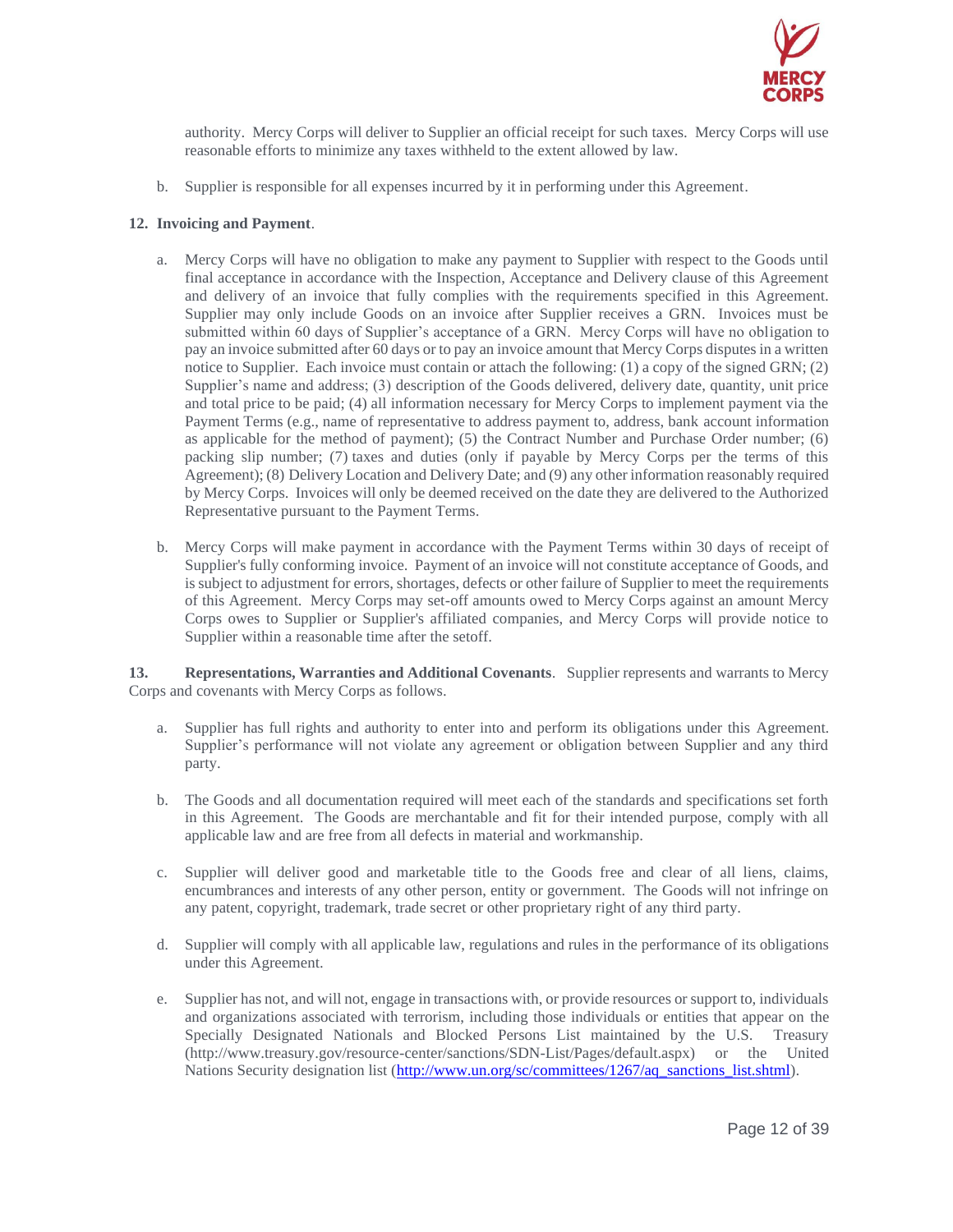

- f. Supplier will comply with and train its employees in all applicable laws against bribery, corruption, inaccurate books and records, inadequate internal controls and money-laundering, including the U.S. Foreign Corrupt Practices Act and the UK Bribery Act. Supplier has not and will not offer or give any employee, agent, or representative of Mercy Corps anything of value to secure any business from Mercy Corps or influence such person to alter the terms, conditions, or performance of any contract with or purchase order from Mercy Corps, including but not limited to this Agreement.
- g. Supplier, including its owners or employees, does not own, directly or indirectly, any other company that was competing for award of this Agreement or any Purchase Order. Supplier did not seek or obtain confidential information related to the award of this Agreement or any Purchase Order from any Mercy Corps employee, agent or representative. Supplier did not collude or conspire with any other individual or entity to limit competition for the award of this Agreement or any Purchase Order, to set prices being offered or in any other way to interfere with free and open competition.
- h. Supplier is not owned in whole or in part, directly or indirectly, by any immediate or extended family member of any Mercy Corps employee, agent or representative, or, if so owned, Supplier fully disclosed such relationship and any potential conflict of interest has been waived, in writing, by Mercy Corps.
- i. Supplier has not engaged in, and will not engage in, any of the following conduct: (A) trafficking in persons (as defined in the Protocol to Prevent, Suppress, and Punish Trafficking in Persons, especially Women and Children, supplementing the UN Convention against Transnational Organized Crime); (B) procuring a commercial sex act; or (C) using forced labor.
- j. Supplier is not the subject or any governmental or donor investigation and has not been debarred or suspended by any government, governmental agency or donor.

**14. Independent Contractor.** The parties intend to be independent contractors. Supplier will be solely responsible for and have control over the means, methods, techniques, personnel and procedures for supplying goods. Neither party will be deemed an agent or partner of the other party.

**15. Confidentiality**. Supplier will maintain the confidentiality of: (i) any information Mercy Corps provides to Supplier that Mercy Corps identifies as confidential; (ii) the terms and conditions of this Agreement; and (iii) nonpublic information regarding Mercy Corps' policies and practices. Upon Mercy Corps' request, Supplier will return to Mercy Corps all confidential information provided by Mercy Corps to Supplier.

**16. Indemnification**. Supplier will indemnify Mercy Corps and each of its officers, directors, employees, representatives and agents (each, an "**Indemnitee**"), and hold them harmless from, any and all losses, claims, damages, liabilities, any government or donor investigations, fines or penalties and related expenses (including incidental and consequential damages and reasonable attorneys' fees, whether incurred at the investigative, trial or appellate level or otherwise) incurred by any Indemnitee or asserted against any Indemnitee by any third party or by Supplier arising out of, in connection with, or as a result of this Agreement, any failure by Supplier to fully perform its obligations under this Agreement or any breach by Supplier of any of its representations and warranties under this Agreement, provided that such indemnity will not, as to any Indemnitee, be available to the extent that such losses, claims, damages, liabilities or related expenses resulted from the gross negligence or willful misconduct of such Indemnitee.

#### **17. Termination and Remedies.**

- a. Provided no Purchase Order is outstanding and remains to be performed by either party, this Agreement may be terminated by either party at any time upon written notice to the other party.
- b. Any Purchase Order may be terminated under the following circumstances:
	- i. by both Parties on mutual written agreement of the Parties;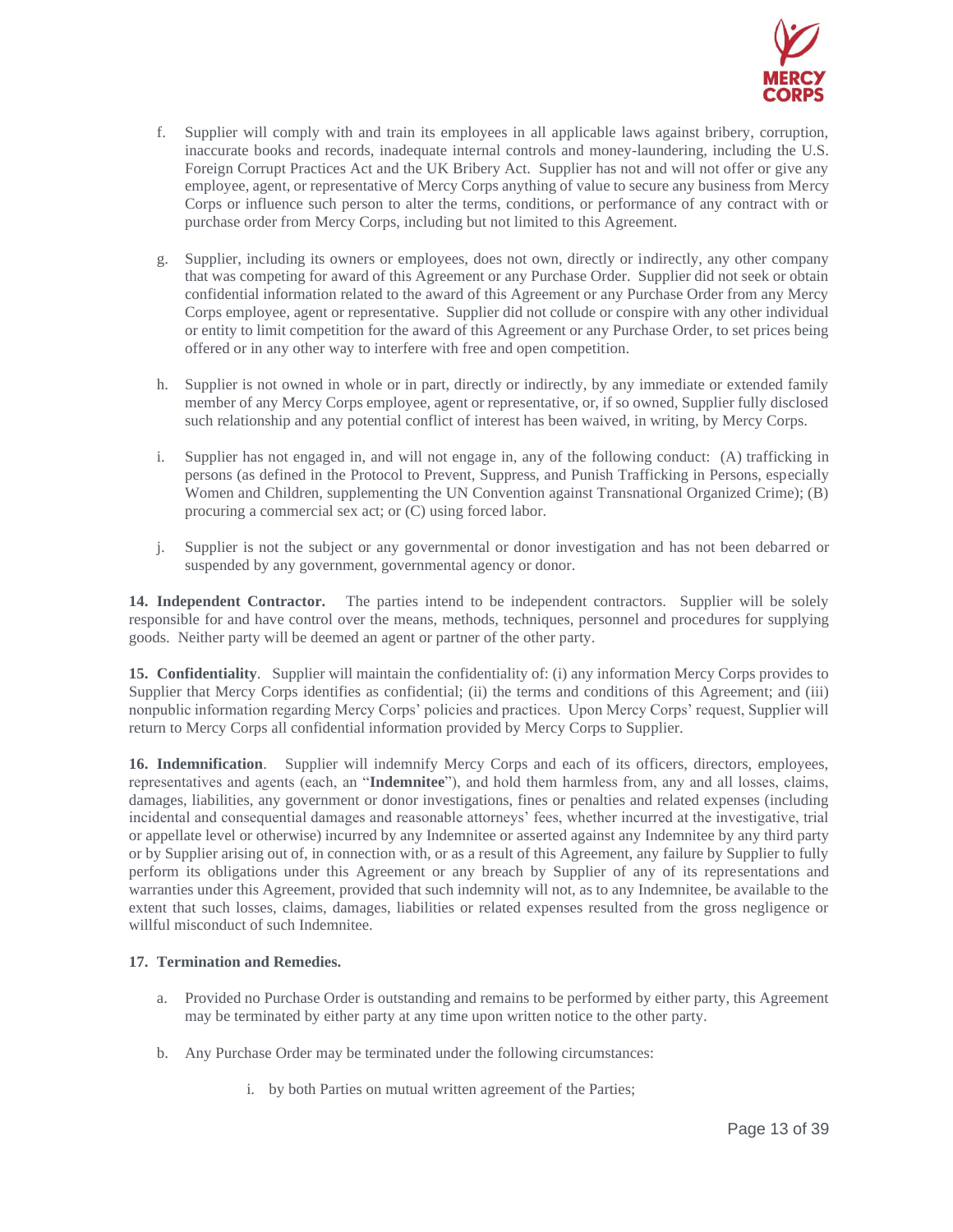

- ii. by either Party for its convenience with written notice and after the Termination Notice Period specified in the Additional Terms has expired;
- iii. by Mercy Corps immediately upon written notice in the event Mercy Corps' donor(s) terminates or withdraws funding that Mercy Corps would use to pay Supplier for the Goods;
- iv. by either Party due to the non-terminating Party's breach of this Agreement and failure to correct such breach within 15 days prior notice of such breach;
- v. be either Party upon written notice if a force majeure event, including any not reasonably foreseeable war, insurrection, change in law or government action or inaction, strike, natural disaster or similar event, prevents the terminating Party from being able to fulfill its obligations under this Agreement; or
- vi. by Mercy Corps immediately upon written notice if Mercy Corps using its sole discretion determines that Supplier has or will breach any of its warranties, covenants or representations in this Agreement, in which case Mercy Corps may withhold any and all amounts owed to Supplier until such breach is remedied.

In the event termination is due to Mercy Corps' breach of this Agreement, by Mercy Corps for Mercy Corps convenience, due to force majeure event, or due to loss of funding, Mercy Corps will be obligated to pay Supplier for its reasonable, pro-rated costs of work completed and expenses properly incurred prior to termination.

If Mercy Corps determines that Supplier has or will breach any of its warranties, covenants or representations in this Agreement, Mercy Corps may, in addition to any other remedies for such breach available at law or in equity, (i) terminate this Agreement; (ii) reject any Goods delivered; (iii) return any Goods already accepted and obtain full repayment for any amount paid for such Goods; (iv) if Supplier breaches Section 13(j), withhold payment until such investigation, suspension or debarment is lifted; and (v) if Supplier breaches any of Section 13(e), (f), (g), (h) or (i), not pay for any Goods that have been accepted but that have been consumed or otherwise cannot be returned to Supplier and report the breach to Mercy Corps donors and appropriate governmental authorities.

**18. Dispute Resolution**. Any unresolved dispute or claims will be settled by arbitration administered by the International Centre for Dispute Resolution in accordance with its International Arbitration Rules. The number of arbitrators will be one. The place of arbitration will be Portland, Oregon. The language of the arbitration will be English.

**19. Access to Books and Records**. Mercy Corps, its donors (including, if applicable, USAID, and the Comptroller General of the United States) and any of their respective representatives will have access to any books, documents, papers and records of Supplier that are directly pertinent to this Agreement for the purpose of making audits, examinations, excerpts and transcriptions for a period of seven years following the completion of the final PO issued by Mercy Corps under this MPA.

**20. Additional Donor Terms and Conditions**. The Donor Terms (if any) are incorporated in this Agreement by reference and are fully binding on Supplier and Mercy Corps. In the event of a conflict between the Donor Terms and any other provision of this Agreement or any other document between Supplier and Mercy Corps, the Donor Terms will prevail.

#### **21. Miscellaneous**.

a. This Agreement and the rights and obligations of the parties hereto will be governed by and construed in accordance with the laws of the State of Oregon (exclusive of the United Nations Convention on Contracts for the International Sale of Goods), without regard to the conflict of laws provisions thereof.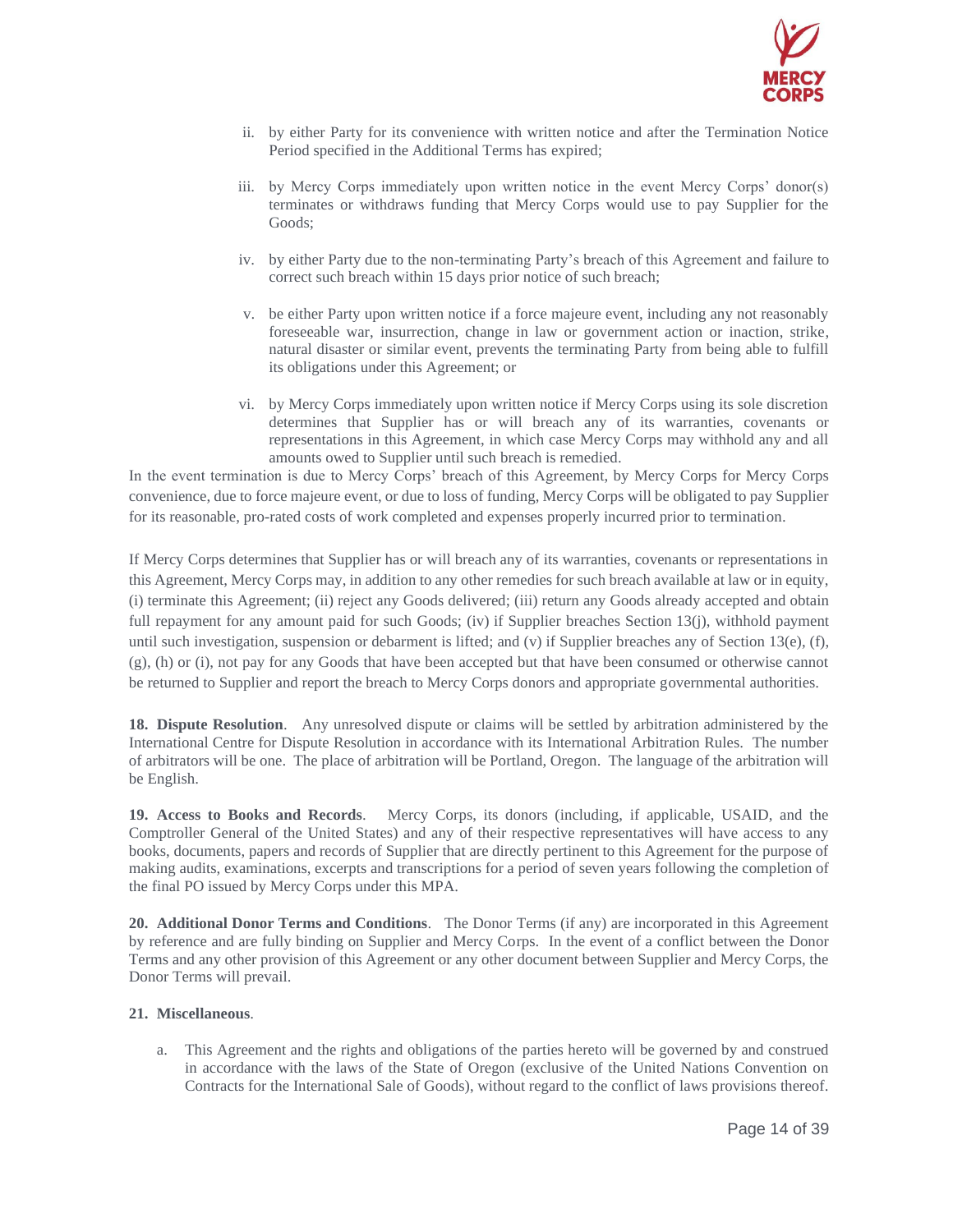

- b. No right or obligation under this Agreement (including the right to receive monies due) will be assigned without the prior written consent of Mercy Corps. Any assignment without such consent will be void. Mercy Corps may assign its rights under this Agreement.
- c. All notices provided for herein will be in writing and will be delivered by hand or overnight courier service, email or fax in accordance with each party's contact information set forth in the applicable Purchase Order. Notices will be deemed to have been given when received, provided that notices sent by email or fax will be deemed received when sent (except that, if not sent during normal business hours for the recipient, will be deemed received at the opening of business on the next business day for the recipient).
- d. Time is of the essence of each and every obligation of Supplier under this Agreement.
- e. If any provision of this Agreement is prohibited by or invalid under applicable law, such provision will be ineffective only to the extent of such prohibition or invalidity without invalidating the remainder of such provision or any remaining provisions of this Agreement.
- f. Except as otherwise provided above, this Agreement may be amended or modified only by a written document signed by both parties. This Agreement constitutes the entire contract between the parties relating to the subject matter hereof and supersedes any and all previous agreements and understandings, oral or written, relating to the subject matter hereof.
- g. No failure on the part of Mercy Corps to exercise, and no delay in exercising, any right, power, privilege or remedy under this Agreement will operate as a waiver thereof; nor will any single or partial exercise of any such right, power, privilege or remedy preclude any other or further exercise thereof or the exercise of any other right, power, privilege or remedy. The rights and remedies under this Agreement are cumulative and not exclusive of any rights, powers, privileges and remedies that may otherwise be available to Mercy Corps.
- h. The warranty, representations, dispute resolution, confidentiality and indemnification provisions of this Agreement will survive final acceptance of the Goods, payment of the purchase price and the termination, cancellation of expiration of this Agreement.
- i. In the event the terms of the Master Purchase Agreement conflict with any term in the Additional Terms or any PO, the terms in the Master Purchase Agreement shall prevail over the terms of the Additional Terms or PO unless the contradictory terms in the Additional Terms or PO specifically state that they are intended to override or amend the terms of the Master Purchase Agreement and specifically state the term(s) of the Master Purchase Agreement being amended or overridden. In the event that the terms of the Additional Terms and PO conflict, the terms in the Additional Terms shall prevail unless the terms of the PO specifically state that they are intended to override or amend the Additional Terms and specifically state the term(s) in the Additional Terms being amended or overridden.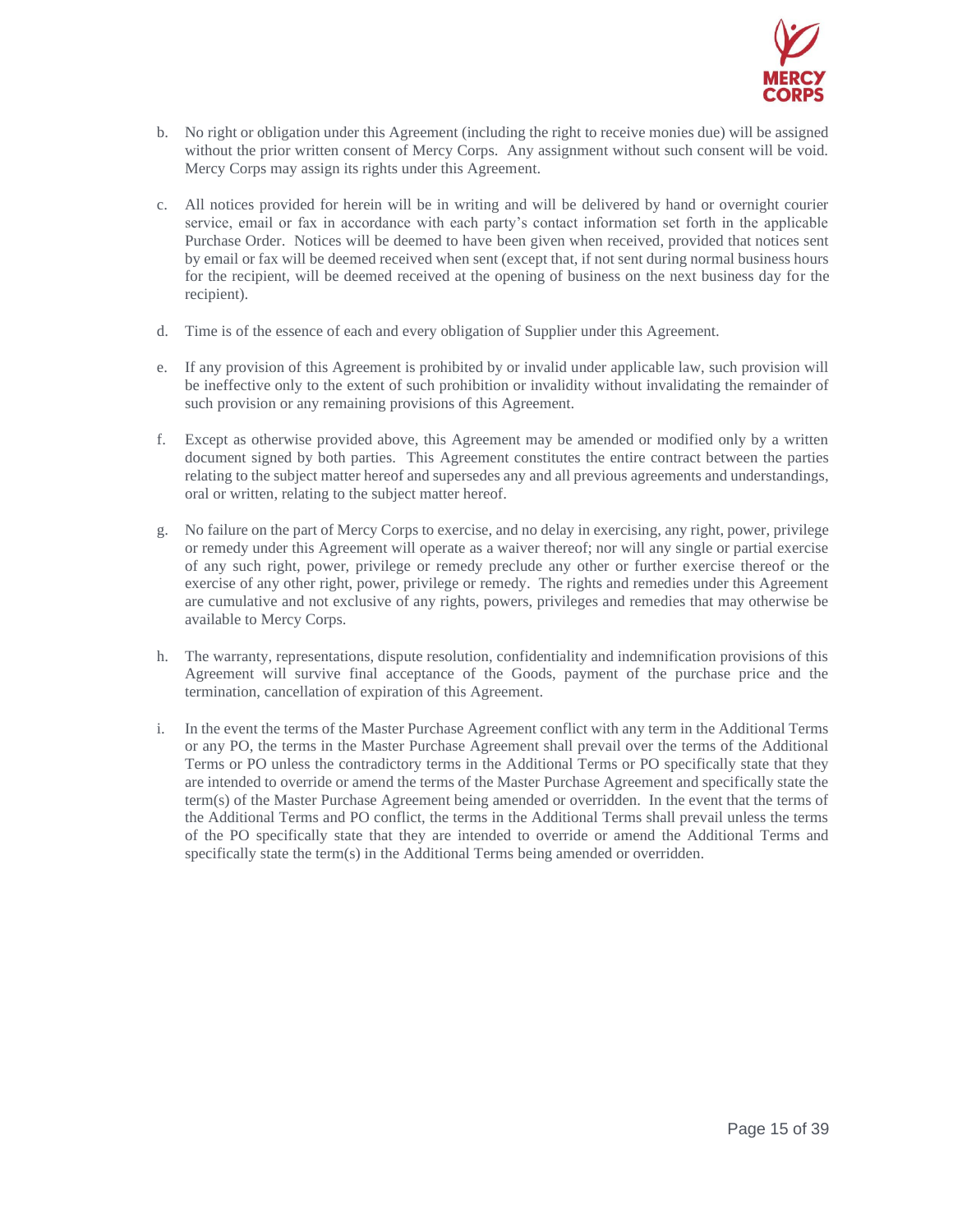

IN WITNESS WHEREOF, this Master Purchase Agreement has been duly executed as of the date first written above.

\_\_\_\_\_\_\_\_\_\_\_\_\_\_\_\_\_\_\_\_\_\_\_\_\_\_\_\_\_\_\_\_

### **MERCY CORPS**

| $\rm\,By:$<br><u> 1989 - Johann Barbara, martxa alemaniar arg</u> | By: $\qquad \qquad$ |
|-------------------------------------------------------------------|---------------------|
| Name:                                                             |                     |
| Title:                                                            | Title:              |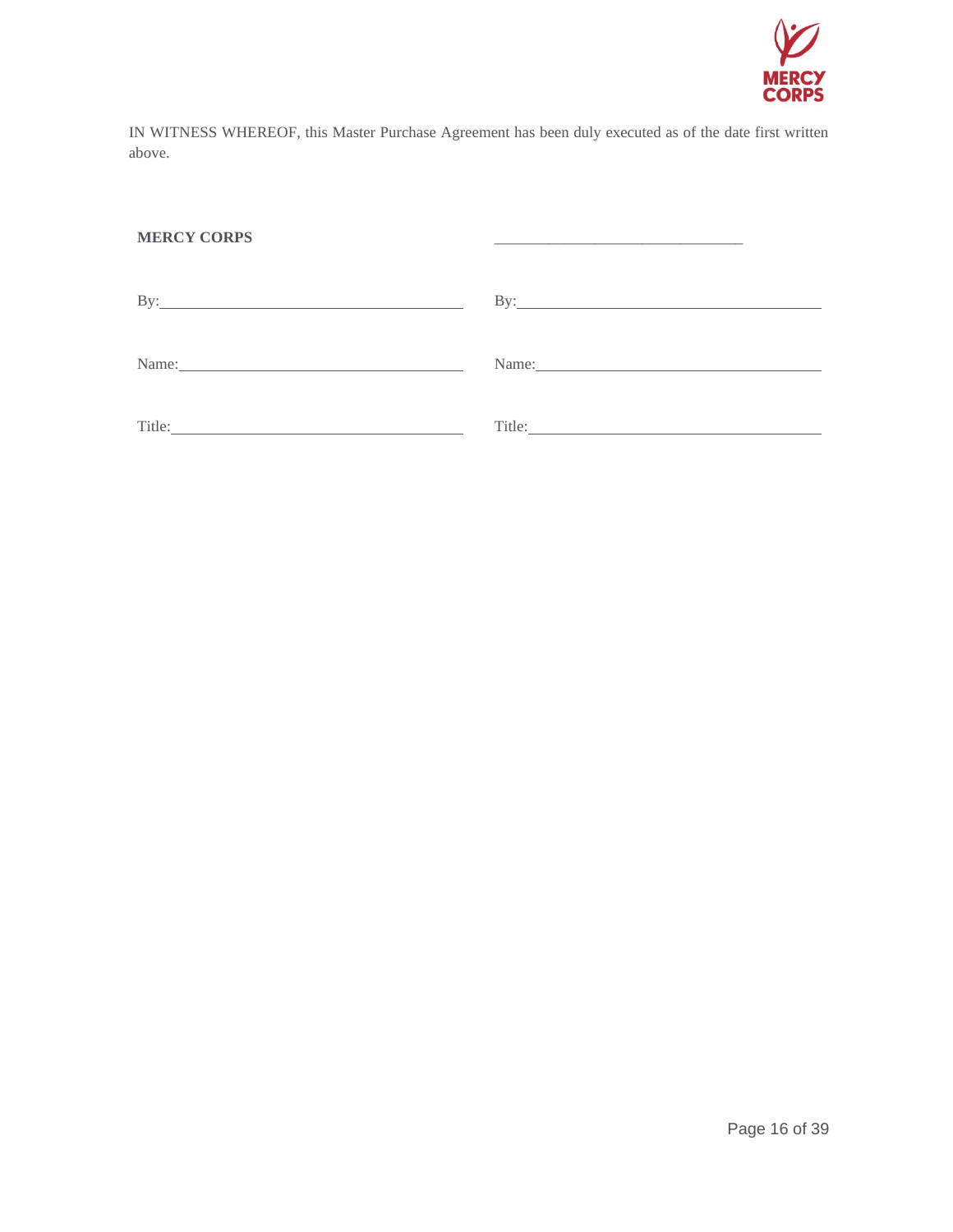

## **SCHEDULE I**

### **ADDITIONAL TERMS**

- **1. Term of the Agreement:** *[1 year]* or until the final Purchase Order agreed to prior to the end of the [*1 year*] term has been fully completed and final payment made, whichever is later.
- **2. Description of the Goods:** *[This can be a broader description that allows folks to understand what type of goods are being purchased, e.g. stationary, vehicles, office desks, etc.]*
- **3. Specifications:** The Goods must all strictly adhere to the following specifications: [*The specifications should include make, model, part number, dimensions, size weight, key component materials, location of manufacture, etc. – As much details as possible to ensure that the supplier must deliver precisely the same products that were reviewed by the bid review committee and without any substitution. You may attach brochures, catalogues or other company materials that describe the goods in detail].*
- **4. Pricing:**
- a. **Unit Price(s):** *[Include the prices for each Good covered by the MPA. You may attach a company catalogue or other similar company issued material and reference that as an additional Schedule.]* The Prices for the Goods shall remain valid and shall neither go up or down during the term of this Agreement.
- **5. Minimum and/or Maximum Quantity (if any):** *[Only use a minimum quantity when doing so is necessary to secure more favorable terms from suppliers.] [If not applicable, simply state "Intentionally Omitted."]*
- **6. Additional Invoicing and/or Payment Terms (if any):** *[If applicable, include any invoicing or payment terms that differ from the standard MPA and include the following statement: "To the extent necessary to ensure consistency between these terms and the terms of the Master Purchase Agreement, in the event of inconsistency the terms in this clause shall prevail."] [If not applicable, simply state "Intentionally Omitted."]*
- **7. Packing Requirements**: *[Include a precise description of all packing and labeling requirements if any ]* (the **"Packing Requirements"**).
- **8. Delivery Location:** Will be as specified in the individual PO form (the **"Delivery Location"**).
- **9. Delivery Terms:** *[Include the standard transportation/shipping and unloading terms for goods coming from the supplier, e.g. freight pre-paid, or IncoTerms Exworks, etc.].*
- **10. Authorized Representatives and Contact Information:**
- a. **Mercy Corps:** Only the following Mercy Corps employees are authorized to agree to any amendment of this Purchase Order and any related Change Order:

\_\_\_\_\_\_\_\_\_\_\_\_\_\_\_\_\_\_ \_\_\_\_\_\_\_\_\_\_\_\_\_\_\_\_\_\_ Attn: \_\_\_\_\_\_\_\_\_\_\_\_\_ Fax: \_\_\_\_\_\_\_\_\_\_\_\_\_ Email: \_\_\_\_\_\_\_\_\_\_\_\_\_

\_\_\_\_\_\_\_\_\_\_\_\_\_\_\_\_\_\_

Only the following Mercy Corps employees are authorized to accept or reject Goods or sign on any GRN with respect to this Purchase Order.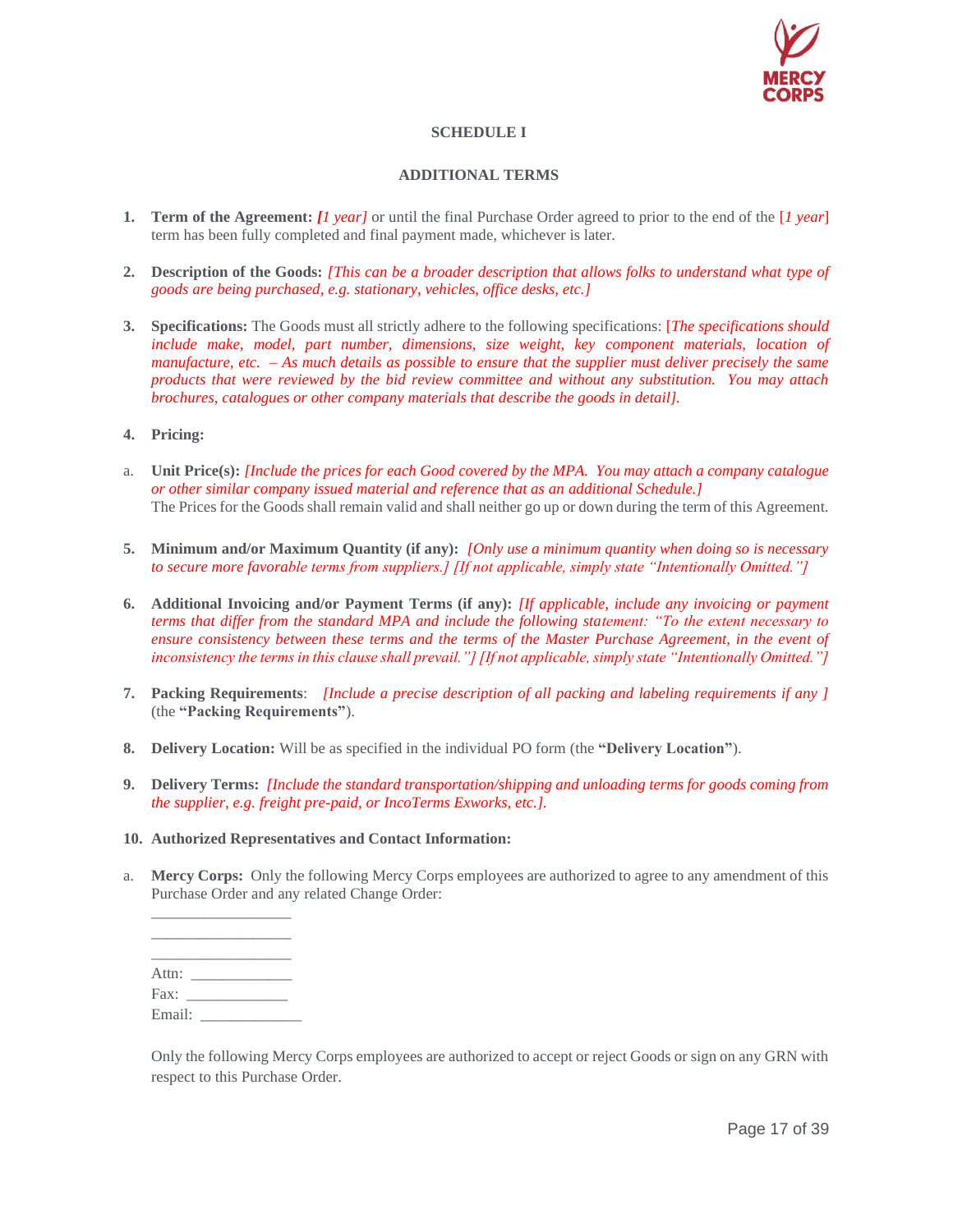

| Attn:  |  |  |  |
|--------|--|--|--|
| Fax:   |  |  |  |
| Email: |  |  |  |

b. **Supplier:** Supplier's authorized representative for all purposes is:

| Attn:  |  |  |  |
|--------|--|--|--|
| Fax:   |  |  |  |
| Email: |  |  |  |

\_\_\_\_\_\_\_\_\_\_\_\_\_\_\_\_\_\_

| <b>MERCY CORPS</b><br>$\mathbf{By:}\_\_\_\_\_\_\$                                                                                                                                                                             | $\mathbf{B} \mathbf{v}$ :                                                                                                                                                                                                      |
|-------------------------------------------------------------------------------------------------------------------------------------------------------------------------------------------------------------------------------|--------------------------------------------------------------------------------------------------------------------------------------------------------------------------------------------------------------------------------|
| Name: Name and the service of the service of the service of the service of the service of the service of the service of the service of the service of the service of the service of the service of the service of the service | Name: 2008. [2010] Name: 2008. [2010] 2010 2021 2022. [2010] 2012. [2010] 2012. [2010] 2012. [2010] 2012. [2010] 2012. [2010] 2012. [2010] 2012. [2010] 2012. [2010] 2012. [2010] 2012. [2010] 2012. [2010] 2012. [2010] 2012. |
| Title: Title:                                                                                                                                                                                                                 |                                                                                                                                                                                                                                |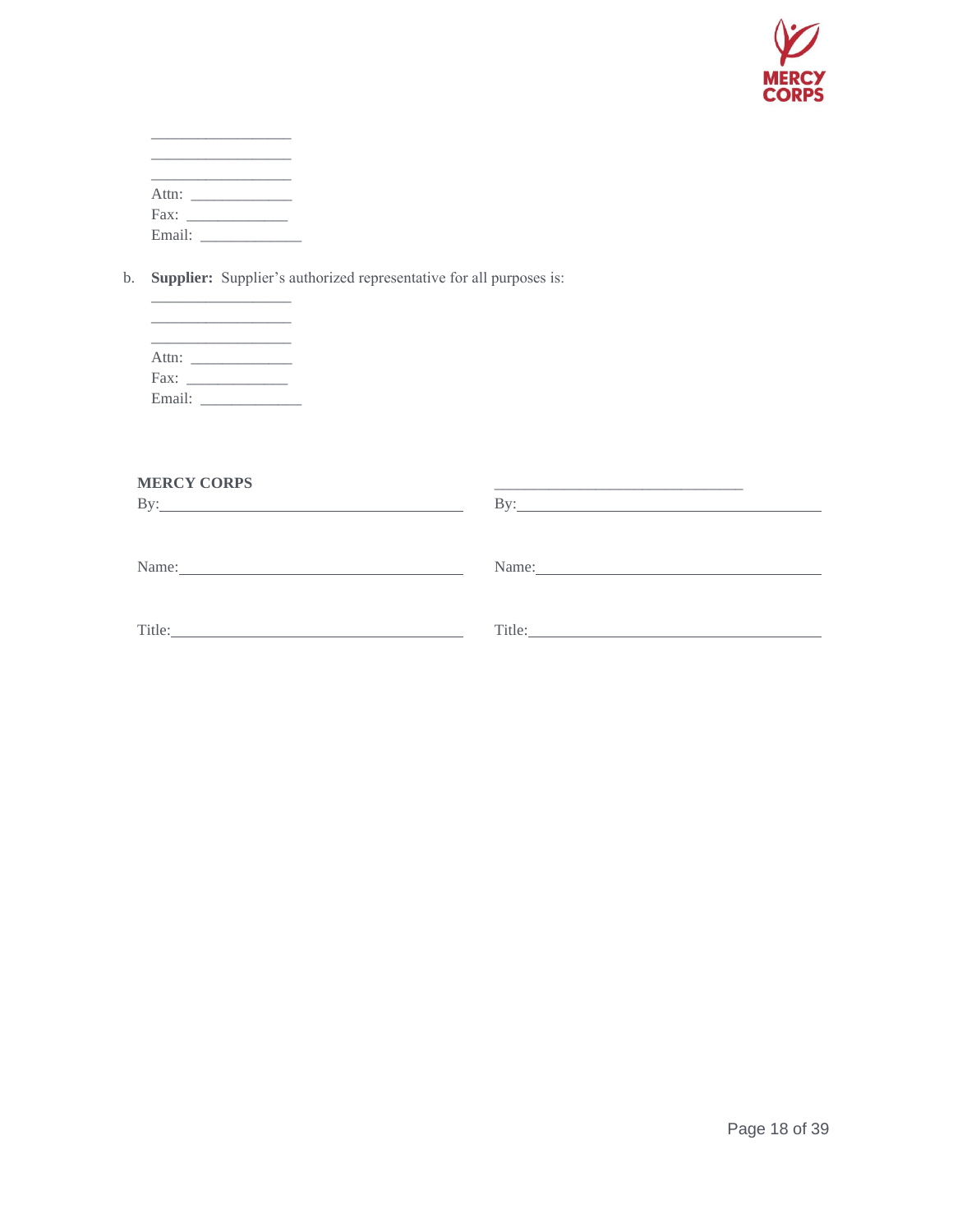

## **EXHIBIT A**

### **FORM PURCHASE ORDER**

| MEK<br>м. |
|-----------|
|           |

# **PURCHASE ORDER**

|                         | PO <sub>N</sub>       |                                         |                                                                                                                                 |                                                   |                                                     | Date:               |                       |
|-------------------------|-----------------------|-----------------------------------------|---------------------------------------------------------------------------------------------------------------------------------|---------------------------------------------------|-----------------------------------------------------|---------------------|-----------------------|
|                         |                       |                                         |                                                                                                                                 |                                                   |                                                     | PR Nº               |                       |
|                         |                       |                                         | <b>MC Authorized Representative(s):</b>                                                                                         |                                                   | Supplier Authorized Representative(s):              |                     |                       |
|                         |                       | <b>MERCY CORPS NIGERIA</b>              |                                                                                                                                 | Supplier:                                         |                                                     |                     |                       |
| Address                 |                       |                                         | NO. 20 MOHAMMED GONI STREET                                                                                                     | Address:                                          |                                                     |                     |                       |
| Phone/Fax:              | Contact person(s):    | Norman Mungwena                         |                                                                                                                                 | Phone:                                            |                                                     |                     |                       |
| E-mail:                 |                       | 09087449985<br>nmungwena@mercycorps.org |                                                                                                                                 | Contact Name:                                     |                                                     |                     |                       |
|                         |                       |                                         |                                                                                                                                 |                                                   |                                                     |                     |                       |
|                         |                       | DELIVERY LOCATION:                      |                                                                                                                                 |                                                   | <b>PACKING REQUIREMENTS:</b>                        |                     |                       |
|                         |                       |                                         |                                                                                                                                 |                                                   | <b>NA</b>                                           |                     |                       |
|                         | P.O. Prepared by:     |                                         |                                                                                                                                 | <b>CURRENCY:</b>                                  |                                                     | $_{\rm NGN}$        |                       |
|                         |                       | TRANSPORTATION & UNLOADING 1            | BY THE SUPPLIER                                                                                                                 |                                                   | AFTER DELIVERY VIA BANK TRANSFER UPON ACCEPTANCE OF |                     |                       |
|                         | <b>DELIVERY DATE:</b> |                                         |                                                                                                                                 | <b>PAYMENT TERMS:</b>                             |                                                     | <b>GOODS</b>        |                       |
|                         |                       |                                         |                                                                                                                                 |                                                   |                                                     |                     |                       |
| <b>ITEM</b>             | Qty.                  | <b>UNIT</b>                             |                                                                                                                                 | <b>DESCRIPTION</b> (as agreed with the supplier)  |                                                     | <b>UNIT PRICE</b>   | <b>EXTENDED PRICE</b> |
|                         |                       |                                         |                                                                                                                                 |                                                   |                                                     |                     | 0.00                  |
|                         |                       |                                         |                                                                                                                                 |                                                   |                                                     |                     | 0.00                  |
|                         |                       |                                         |                                                                                                                                 |                                                   |                                                     |                     | 0.00                  |
|                         |                       |                                         |                                                                                                                                 |                                                   |                                                     |                     | 0.00                  |
|                         |                       |                                         |                                                                                                                                 |                                                   |                                                     |                     | 0.00                  |
|                         |                       |                                         |                                                                                                                                 |                                                   |                                                     |                     | 0.00                  |
|                         |                       |                                         |                                                                                                                                 |                                                   |                                                     |                     | 0.00                  |
|                         |                       |                                         |                                                                                                                                 |                                                   |                                                     |                     | 0.00<br>0.00          |
|                         |                       |                                         |                                                                                                                                 |                                                   |                                                     |                     | 0.00                  |
|                         |                       |                                         |                                                                                                                                 |                                                   |                                                     |                     | 0.00                  |
|                         |                       |                                         |                                                                                                                                 |                                                   |                                                     |                     | 0.00                  |
|                         |                       |                                         |                                                                                                                                 |                                                   |                                                     |                     | 0.00                  |
|                         |                       |                                         |                                                                                                                                 |                                                   |                                                     |                     | 0.00                  |
|                         |                       |                                         |                                                                                                                                 |                                                   |                                                     |                     | 0.00                  |
|                         |                       |                                         |                                                                                                                                 |                                                   |                                                     |                     | 0.00                  |
|                         |                       |                                         |                                                                                                                                 |                                                   |                                                     |                     | 0.00                  |
|                         |                       |                                         |                                                                                                                                 |                                                   |                                                     |                     | 0.00                  |
|                         |                       |                                         |                                                                                                                                 |                                                   |                                                     |                     | 0.00                  |
|                         |                       |                                         |                                                                                                                                 |                                                   |                                                     |                     | 0.00                  |
|                         |                       |                                         |                                                                                                                                 |                                                   |                                                     | SUB-TOTAL           | 0.00                  |
|                         |                       |                                         |                                                                                                                                 |                                                   |                                                     | <b>TAXES</b>        |                       |
|                         |                       |                                         |                                                                                                                                 |                                                   |                                                     | SHIPPING   Included |                       |
|                         |                       |                                         | Approved on behalf of Mercy Corps:                                                                                              |                                                   |                                                     | INSURANCE Included  |                       |
| Name & Title            |                       |                                         |                                                                                                                                 |                                                   | <b>TOTAL ORDER</b>                                  | <b>NGN</b>          | 0.00                  |
| Signature:              |                       |                                         |                                                                                                                                 | Approved on behalf of Vendor:<br>Name & Title:    |                                                     |                     |                       |
| Date:                   |                       |                                         |                                                                                                                                 | Signature:                                        |                                                     |                     |                       |
|                         |                       |                                         |                                                                                                                                 | Date:                                             |                                                     |                     |                       |
| <b>Financial Review</b> |                       |                                         |                                                                                                                                 | Understood and agreed with Conditions of Purchase |                                                     |                     |                       |
|                         |                       |                                         | This Purchase Order (Schedule 1) is inclusive of the Terms and Conditions attached, which are a binding part of this agreement. |                                                   |                                                     |                     |                       |
|                         |                       |                                         | Purchase Request Linked Form 05 June 2018 FP3                                                                                   |                                                   |                                                     |                     |                       |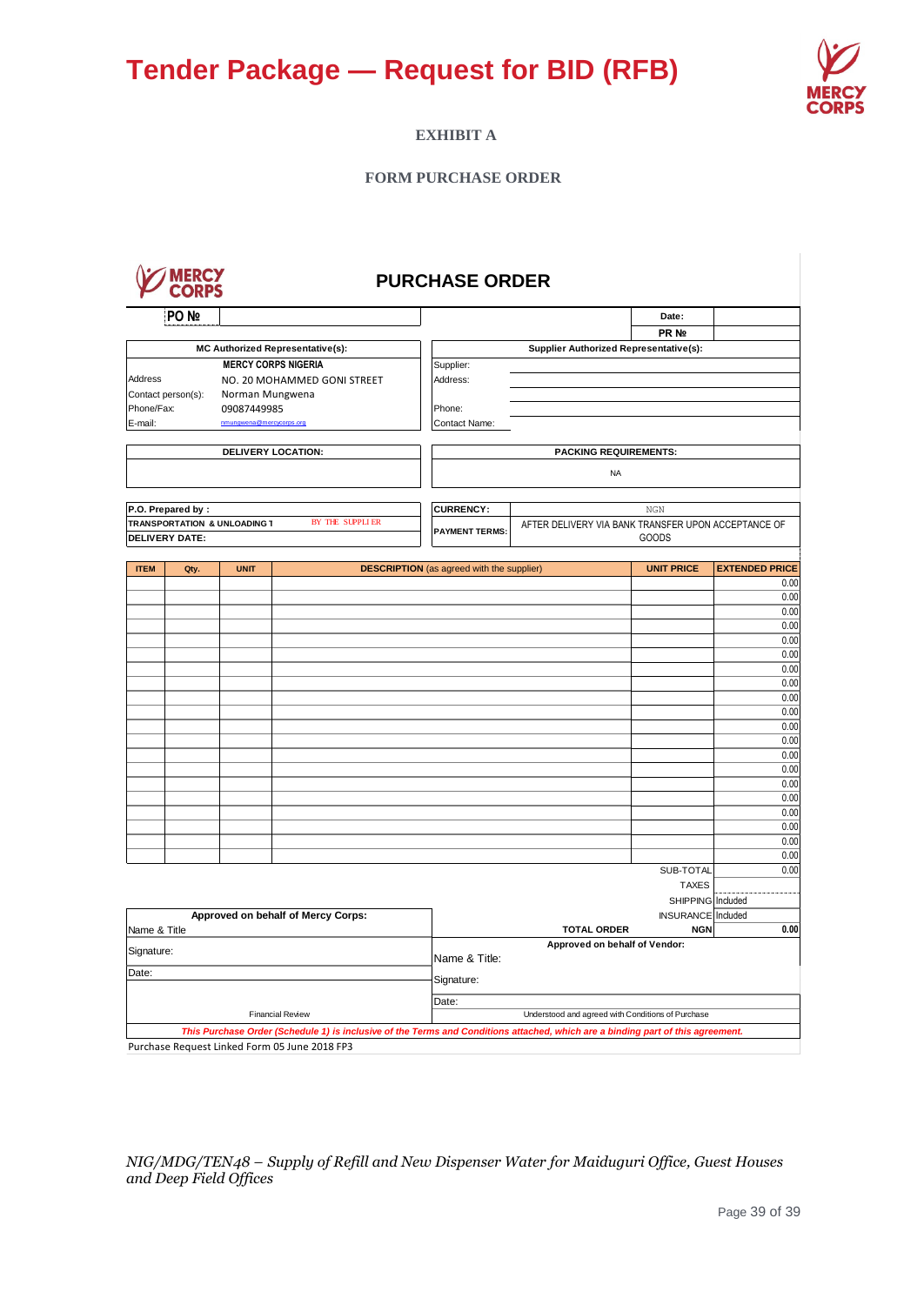

### **DONOR TERMS**

#### **Other Contract Provisions Required by Law or MC's Donor**

#### **A: ECHO General Conditions**

#### **Liability/Indemnity**

Under no circumstances nor for any reason whatsoever will the European Commission be held liable for damages as a result of the work pursuant to this Contract.

#### **Right of Access/ Audit**

- (a) The Contractor will be responsible for holding all invoices, receipts and financial and accounting documents relating to this Contract for at least seven years following final payment made under this **Contract**
- (b) The Contractor will allow Mercy Corps or the European Commission (or any other organization authorized by the European Commission) access to the location where the Contractor is based or any location where the Services are being implemented and to all documents, information and other material related to this Contract (including in electronic format), necessary to assess, or audit the implementation of the project and compliance with this Contract. Such audit may take place at any time during this Contract and up to seven years following final payment made under this Contract.

#### **Confidentiality**

The Contractor acknowledges that Mercy Corps Nigeria has reporting obligations to the European Commission. Accordingly, the Contractor consents to Mercy Corps Nigeria sharing information about the Contractor or the Services with the European Commission as required.

#### **Conflict of Interest**

(a) The Contractor shall take all reasonable precautions to avoid any conflict of interests and shall inform MCS without delay of any situation constituting or likely to entail a conflict of interests.

There is a conflict of interests where the impartial and objective exercise of the functions, tasks and activities under this Contract is compromised for reasons involving family, emotional life, political or national affinity, economic interest or any other shared interest with another person or party.

#### **Anti-Corruption**

The Parties recognize that Mercy Corps has a zero tolerance approach to bribery and corruption. The Contractor will comply with all relevant anti-bribery and anti-corruption laws (including the UK Bribery Act 2010) and comply with the principles of Mercy Corps Anti-Corruption and Anti-Bribery Policies, or equivalent policies, including: (a) not accepting or offering a bribe of facilitation payment; and (b) reporting immediately to Mercy Corps any bribery issues which the Contractor becomes aware of during this Contract; and, at the reasonable request of MCS, confirming in writing that they have complied with this Clause number and provide any information reasonably requested in support of such compliance.

Mercy Corps recognizes that in complying with this Clause number, the Contractor is not expected to risk life, limb or freedom.

#### **B: DFID requires certain clauses and provisions to be included in all contracts;**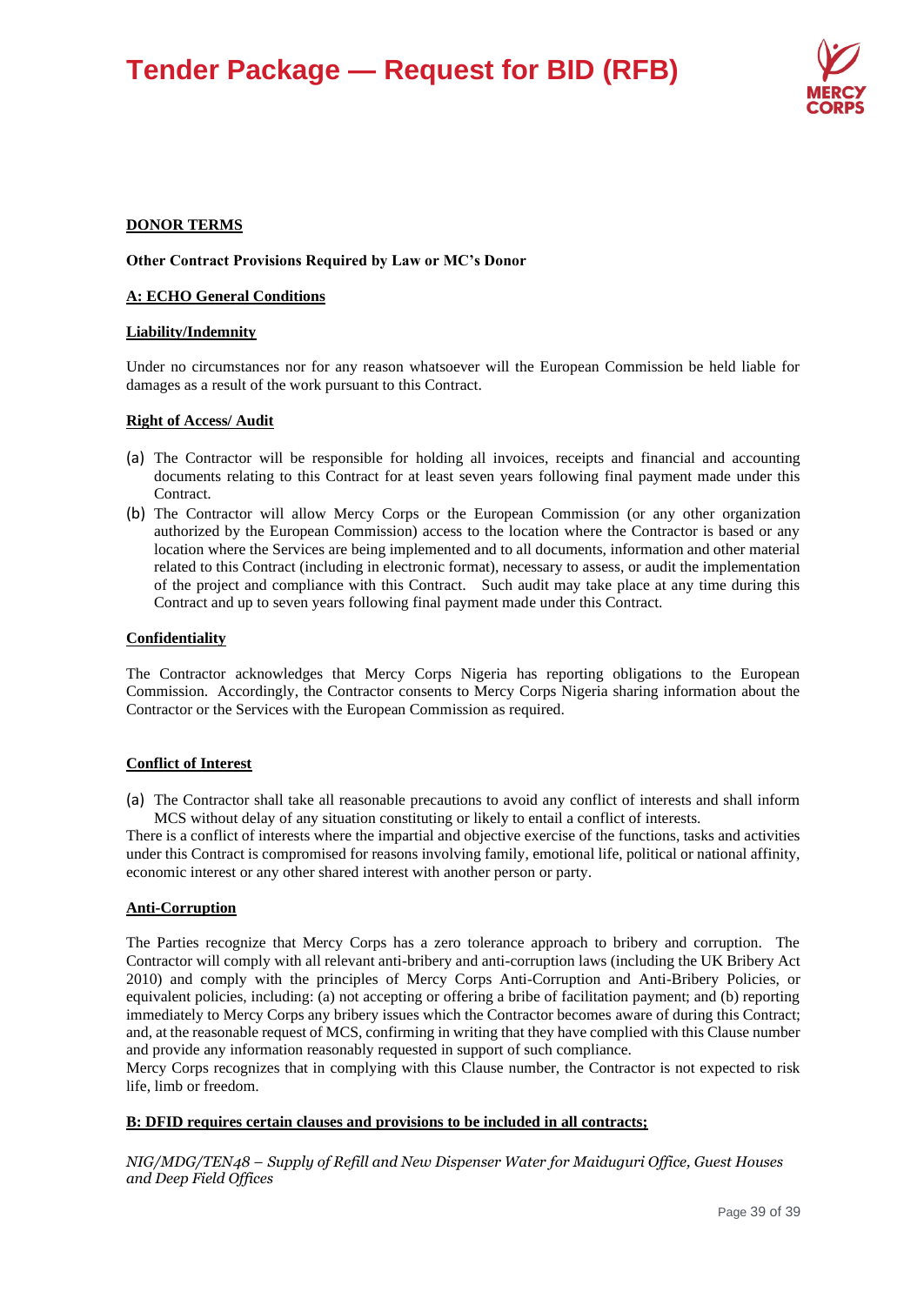

### **Liability/Indemnity**

The Solicitor acknowledges that DFID will not be held responsible for or in relation to the activities of the Solicitor under this Contract.

#### **Right of Access/ Audit**

**Access** – The Solicitor shall permit Mercy Corps, its donor, DFID (UK), and/or the UK's National Audit Office and/or any of their duly authorized representatives, access to project sites and relevant records, including books, documents, papers (including in electronic format) for the purpose of monitoring, evaluation and audit. Such verification or audit may take place at any time during this Contract and up to seven years after final payment made under this Contract.

#### **Anti-Corruption and Anti-Bribery**

The parties recognize that Mercy Corps has a zero tolerance approach to bribery and corruption. The Solicitor will comply with all relevant anti-bribery and anti-corruption laws (including the UK Bribery Act 2010) and comply with the principles of Mercy Corps' Anti-Corruption and Anti-Bribery Policies, or equivalent policies, including: (a) not accepting or offering a bribe of facilitation payment; and (b) reporting immediately to Mercy Corps any bribery issues which the Solicitor becomes aware of during this Contract; and, at the reasonable request of Mercy Corps, confirming in writing that they have complied with this Section and provide any information reasonably requested in support of such compliance.

#### **Cancelation of the contract**

If any illegal or corrupt practices were or are committed in the award or execution of this Contract, including if any offer, gift, payment, contribution or benefit of any kind was accepted as an inducement or reward for the award or execution of this Contract, this Contract will be cancelled with immediate effect, in which case Mercy Corps will return to the Solicitor any items delivered and the Solicitor will return to Mercy Corps any funds paid (at each of their own cost, unless otherwise agreed).

#### **Confidentiality**

The Solicitor acknowledges that Mercy Corps has reporting obligations to DFID. Accordingly, the Solicitor consents to Mercy Corps sharing information about the Solicitor or the Services with the DFID as required.

#### **Conflict of interest**

The Solicitor shall take all reasonable precautions to avoid any conflict of interests and shall inform Mercy Corps without delay of any situation constituting or likely to entail a conflict of interests.

There is a conflict of interests where the impartial and objective exercise of the functions, tasks and activities under this Contract is compromised for reasons involving family, emotional life, political or national affinity, economic interest or any other shared interest with another person or party.

#### **Intellectual Property Rights**

Mercy Corps shall be the owner of any product and/or copyrightable item that results from the performance of the Contract.

#### **C: CHILD AND VULNERABLE ADULTS PROTECTION POLICY**

Mercy Corps aims to safeguard children/vulnerable adults from abuse, violence and exploitation in all that we do, in line with Article 19\* of United Nations Convention on the Rights of the Child.

Besides economic, social and political problems affecting large numbers of children/vulnerable adults in countries where Mercy Corps works, individuals may be at risk from abuse by adults or other children. This policy concerns maltreatment of a child/vulnerable adult in contact with a Mercy Corps team member. Mercy Corps' policy is to react sensitively to any suspicions or allegations and deal with them appropriately. Any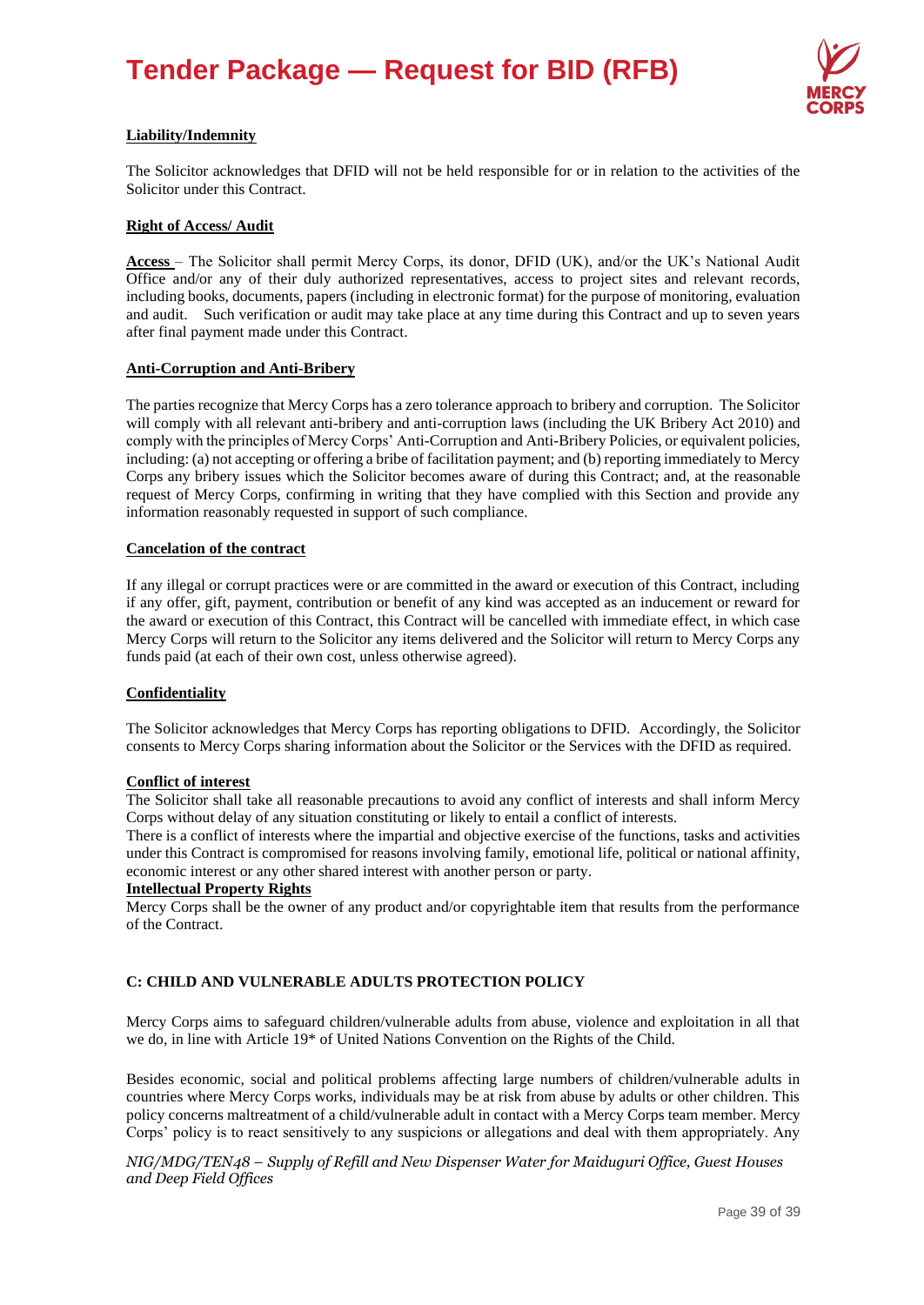

team member who has suspicions of or has witnessed any form of inappropriate behavior as defined in this policy should immediately report it to the Country Director or Regional Program Director as appropriate and the UK HR Director or US HR Services Director.

Any employee who is accused of inappropriate behavior towards a child/vulnerable adult, regardless of whether this is within or outside the work context, will be immediately removed from contact with children/vulnerable adults in the work context while the incident is being investigated.

Any inappropriate behavior towards a child/vulnerable adult, regardless of whether this is within or outside the work context, could constitute gross misconduct and could result in termination of employment. Appropriate action will also be taken against partners and others engaged in our work.

Mercy Corps works in many situations which are inherently abusive to children/vulnerable adults, and in some situations it is unrealistic to intervene on a personal level in the lives of individuals who could be seen as suffering 'abuse' in the widest sense. Such concerns may be addressed more appropriately at a programmatic level. However, Mercy Corps team members may well have a professional duty to act where there are concerns in relation to children/vulnerable adults with whom they are in contact, directly or indirectly. Their ability to act may be severely limited by particular circumstances prevailing locally, but concerns must still be raised, and possible action considered.

#### **Values and Principles in working with Children/Vulnerable Adults:**

When team members are in contact with children/vulnerable adults, they should:

- At all times treat children/vulnerable adults with respect.
- Regard them positively and value them as individuals who have specific needs and rights and a particular contribution to make.
- Work with them in a spirit of co-operation and partnership based on mutual trust and respect; value their views and take them seriously
- Work with them in ways that enhance their inherent capacities and capabilities, and develop their potential
- Strive to understand them within the context in which they live.

#### **It is important for all team members in contact with children/vulnerable adults to:**

- Be aware of situations which may present risks and manage these risks.
- Plan and organize the work and the workplace so as to minimize risks as far as possible.
- Ensure that a culture of openness exists to enable any issues or concerns to be raised and discussed.
- Ensure that a sense of accountability exists between team members so that poor practice or potentially abusive behavior does not go unchallenged.

#### **Team members must be especially aware of potential abusive situations when working with children.**

Team members must never:

- Develop physical/sexual relationships with children
- Develop relationships with children which could in any way be deemed exploitative or abusive
- Act in ways that may be abusive or may place a child at risk of abuse.

#### **Team members must avoid actions or behavior that could be construed as poor practice or potentially abusive. For example, they should never:**

• Use language, make suggestions or offer advice which is inappropriate, offensive or abusive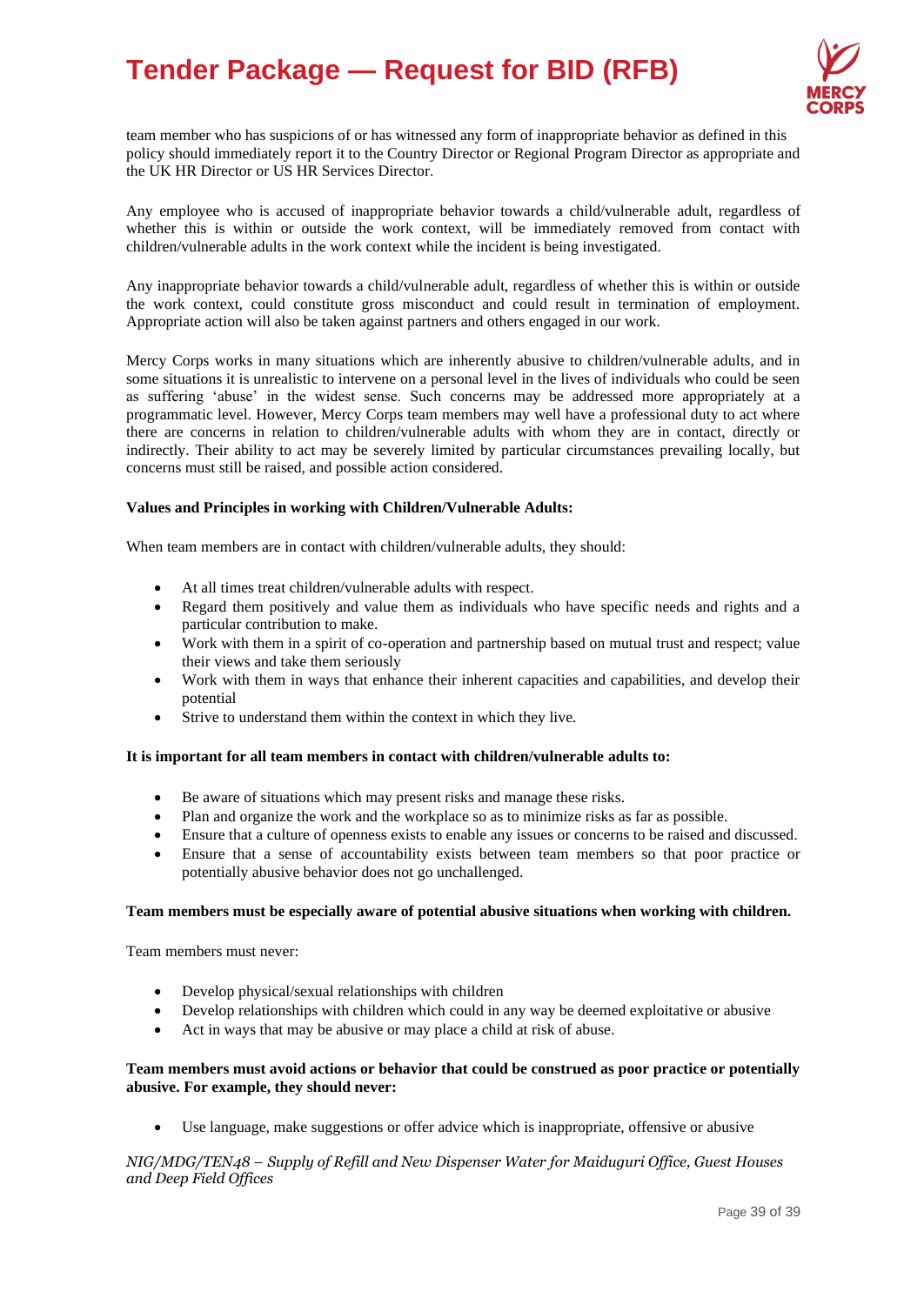

- Behave physically in a manner toward children which is inappropriate or sexually provocative
- Have a child/children with whom they are working stay overnight at their home unsupervised
- Sleep in the same room or bed as a child with whom they are working
- Do things for children of an intimate personal nature that they can do for themselves
- Condone, or participate in, behavior toward children which is illegal, unsafe or abusive
- Act in ways intended to shame, humiliate, belittle or degrade children, or otherwise perpetrate any form of emotional abuse discriminate against, show differential treatment, or favor particular children to the exclusion of others

#### **PREVENTION OF SEXUAL EXPLOITATION AND ABUSE POLICY**

All Mercy Corps team members must be aware of and adhere to the Core Principles laid out by the United Nations and INTERACTION in 2002, to which Mercy Corps is committed.

- 1. Sexual activity with children (persons under the age of 18, when not legally married) is prohibited regardless of the age of majority or age of consent locally. Mistaken belief in the age of a child is not a defense.
- 2. Exchange of money, employment, goods or services for sex, including sexual favors or other forms of humiliating, degrading or exploitative behavior is prohibited. This includes an exchange of assistance that is due to beneficiaries. Sexual acts with prostitutes are prohibited at any time during employment with Mercy Corps.
- 3. Sexual relationships between expatriate humanitarian workers and beneficiaries are prohibited since they are based on inherently unequal power dynamics. Such relationships undermine the credibility and integrity of humanitarian aid work.
- 4. Where a humanitarian worker develops concerns or suspicions regarding sexual abuse or exploitation by a fellow worker, whether in the same agency or not, s/he must report such concerns via established agency reporting mechanisms.
- 5. Humanitarian workers are obliged to create and maintain an environment that prevents sexual exploitation and abuse and promotes the implementation of the code of conduct. Managers at all levels have particular responsibility to support and develop systems that maintain this environment.
- 6. Sexual exploitation and abuse by humanitarian workers constitute acts of gross misconduct and are therefore grounds for termination of employment

#### **D: Other USAID Contract Provisions Required by Law**

Mercy Corps, in accordance with donor regulations, requires certain certifications and provisions, set forth herein, to be included in all contracts.

1. The recipient must not engage in transactions with, or provide resources or support to, individuals and organizations associated with terrorism, including those individuals or entities that appear on the Specially Designated Nationals and Blocked Persons List maintained by the U.S. Treasury (online at: <http://www.treasury.gov/resource>

center/sanctions/SDNList/Pages/default.aspx) or the United Nations Security designation list (online at: [http://www.un.org/sc/committees/1267/aq\\_sanctions\\_list.shtml\)](http://www.un.org/sc/committees/1267/aq_sanctions_list.shtml).

- 2. Contractor certifies that neither it nor its principals is presently excluded or disqualified from participation in this transaction by any US Government department or agency.
- 3. Contractor certifies that it will not and has not used any funds received directly or indirectly from the U.S. Government to pay any person or organization for influencing or attempting to influence an officer or employee of any agency, a member of U.S. Congress, officer or employee of Congress, or an employee of a member of Congress in connection with obtaining this Contract or any other U.S. government funded project.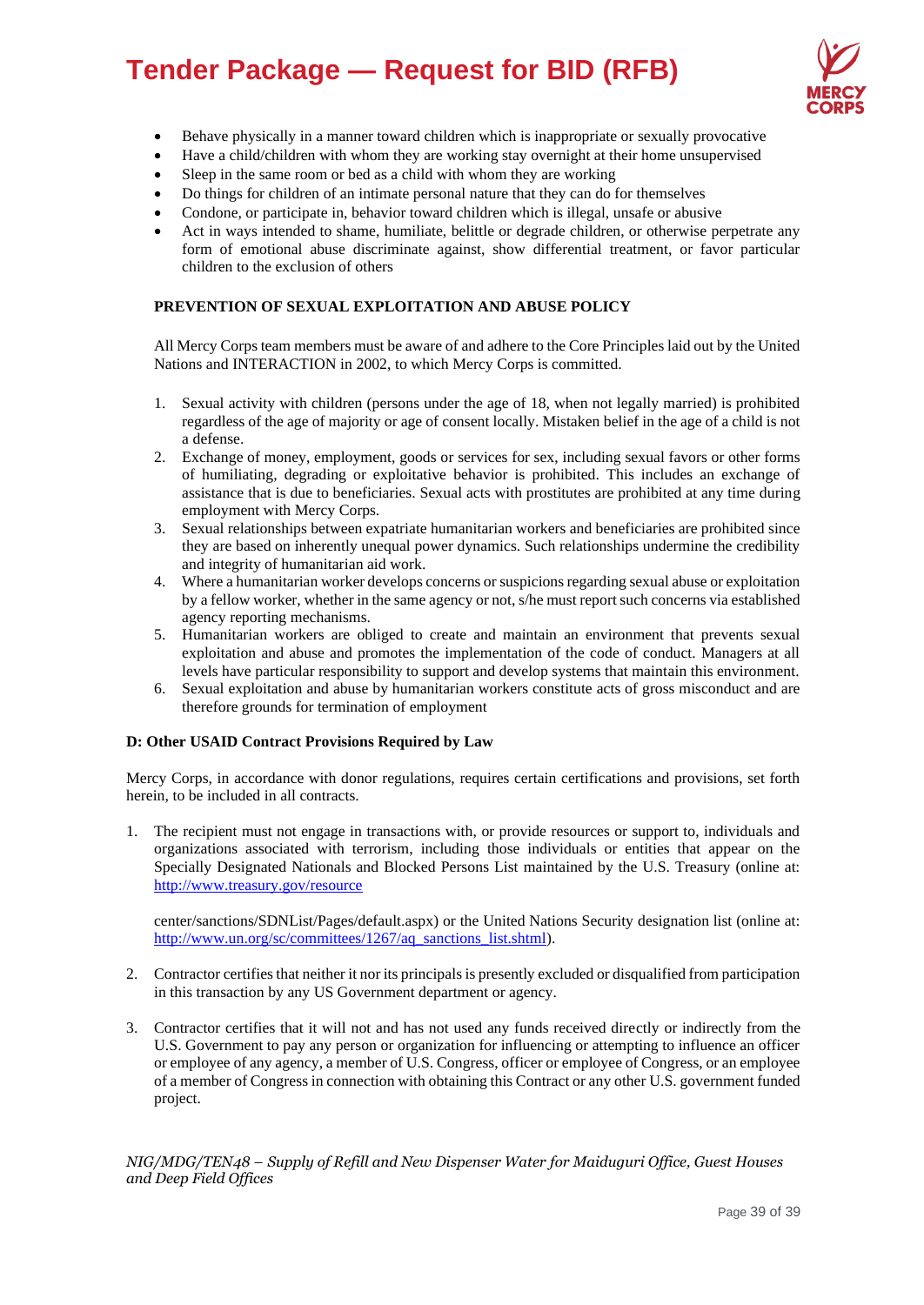

- 4. Mercy Corps, USAID, and the Comptroller General of the United States, or any of their duly authorized representatives, shall have access to any books, documents, papers and records of Contractor which are directly pertinent to this Contract for the purpose of making audits, examinations, excerpts and transcriptions.
- 5. The Contractor or its employees, or any Subcontractor or its employees, must not engage in any of the following conduct:

(i) Trafficking in persons (as defined in the Protocol to Prevent, Suppress, and Punish Trafficking in Persons, especially Women and Children, supplementing the UN Convention against Transnational Organized Crime) during the period of this Contract;

(ii) Procure a commercial sex act during the period of this Contract;

- (iii) Use forced labor in the performance of the Contract; or
	- (iv) Commit acts that directly support or advance trafficking in persons, including the following acts: a. Destroying, concealing, confiscating, or otherwise denying an employee access to that employee's identity or immigration documents;
	- b. Failing to provide return transportation or pay for return transportation costs to an employee from a country outside the United States to the country from which the employee was recruited upon the end of employment if requested by the employee, unless:
		- exempted from the requirement to provide or pay for such return transportation by Mercy Corps under this award; or
		- the employee is a victim of human trafficking seeking victim services or legal redres in the country of employment or a witness in a human trafficking enforcement action;
	- c. Soliciting a person for the purpose of employment, or offering employment, by means of materially false or fraudulent pretenses, representations, or promises regarding that employment;
	- d. Charging employees recruitment fees ; or

e. Providing or arranging housing that fails to meet the host country housing and safety standards. Contractor agrees to report in a timely manner to Mercy Corps any credible information from any source that alleges the contractor or any sub-contractor has engaged in any of the prohibited activities identified in this provision.

- 6. The Contractor must inform its employees working under this contract in the predominant native language of the workforce that they are afforded the employee whistleblower rights and protections provided under 41 U.S.C. § 4712; and
- 7. Contractor must disclose, in a timely manner, in writing to the USAID Office of Inspector General and Mercy Corps all violations of US government criminal law involving fraud, bribery or gratuity violations potentially affecting this Contract.

Disclosures to USAID must be sent to: U.S. Agency for International Development Office of the Inspector General P.O. Box 657 Washington, DC 200044-0657 Phone: 1-800-230-6539 or 202-712-1023 Email[: ig.hotline@usaid.gov](mailto:ig.hotline@usaid.gov) URL: https://oig.usaid.gov/content/usaid-contractor-reporting-form

- 8. The Contractor agrees to incorporate the terms of "Annex C" word-for-word in all of its sub-contracts funded under this Contract, if any.
- 9. Department of State Annex C [For Contracts to Be Performed Outside of the U.S.]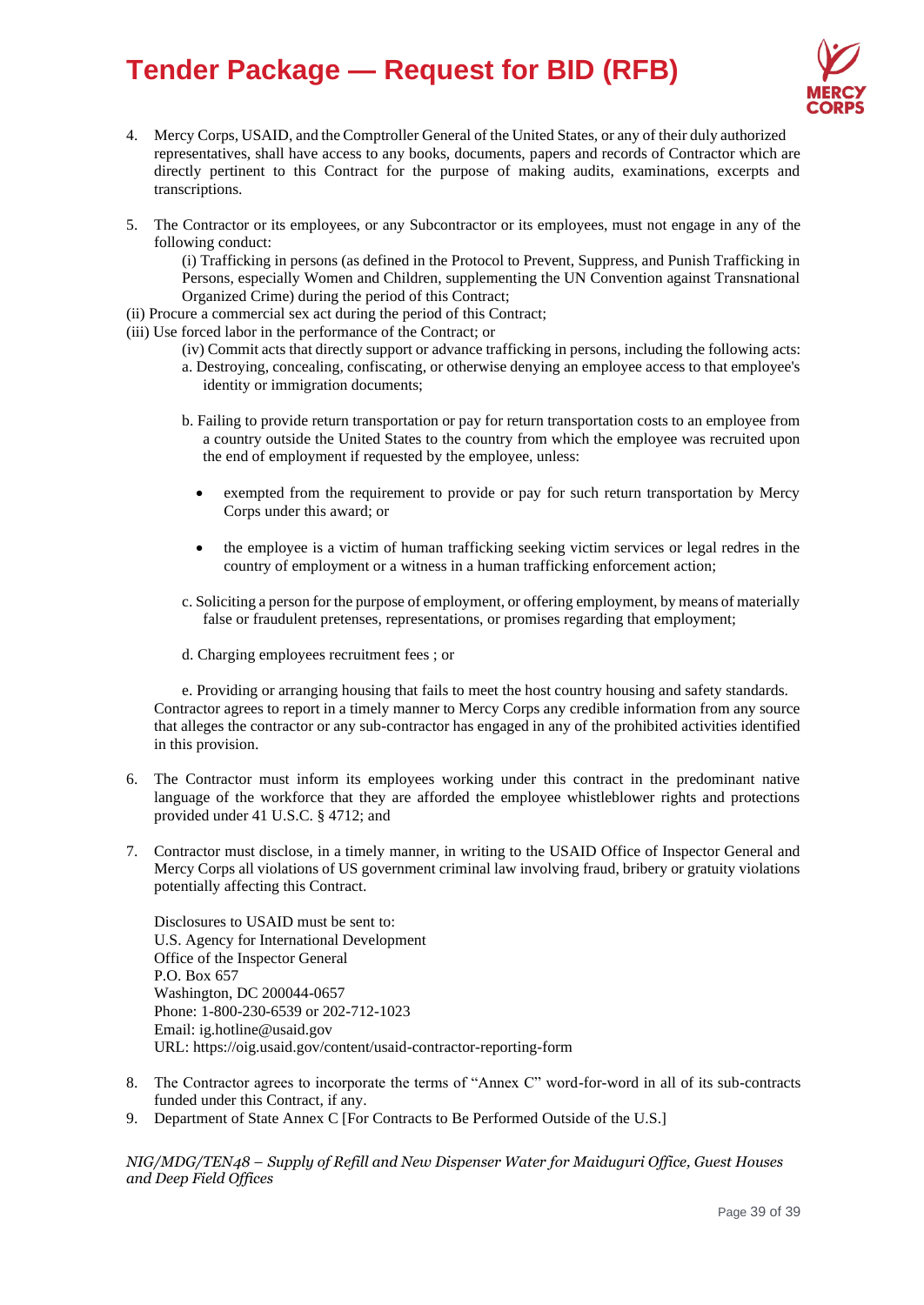

#### **E: Other DOS Contract Provisions Required by Law**

Mercy Corps, in accordance with donor regulations, requires certain certifications and provisions, set forth herein, to be included in all contracts.

- 1. The Contractor is reminded that U.S. Executive Orders and U.S. law prohibits transactions with, and the provision of resources and support to, individuals and organizations associated with terrorism. It is the legal responsibility of the Contractor to ensure compliance with these Executive Orders and laws.
- 2. Contractor certifies that neither it nor its principals is presently excluded or disqualified from participation in this transaction by any US Government department or agency.
- 3. Contractor certifies that it will not and has not used any funds received directly or indirectly from the U.S. Government has been paid or will be paid to any person or organization for influencing or attempting to influence an officer or employee of any agency, a member of U.S. Congress, officer or employee of Congress, or an employee of a member of Congress in connection with obtaining this Contract or any other U.S. government funded project.
- 4. Mercy Corps, the US Department of State, the Inspector General of the United States, and the Comptroller General of the United States, or any of their duly authorized representatives have the right of timely and unrestricted access to any books, documents, papers and records of Contractor that are pertinent to this Contract, in order to make audits, examinations, excerpts and transcripts and copies of such documents. This right also includes timely and reasonable access to a Contractor's personnel for the purpose of interview and discussion related to such documents.
- 5. The U.S. Government is opposed to prostitution and related activities, which are inherently harmful and dehumanizing, and contribute to the phenomenon of trafficking in persons. None of the funds made available under this contract may be used to promote, support, or advocate for the legalization or practice of prostitution. Nothing in the preceding sentence shall be construed to preclude assistance designed to ameliorate the suffering of, or health risks to, victims while they are being trafficked or after they are out of the situation that resulted from such victims being trafficked. The Contractor does not promote, support, or advocate the legalization or practice of prostitution.
- 6. Mercy Corps has the right to terminate this Contract, without penalty, if Contractor or its employees, or any Subcontractor or its employees, engage in any of the following conduct:

(i) Trafficking in persons (as defined in the Protocol to Prevent, Suppress, and Punish Trafficking in Persons, especially Women and Children, supplementing the UN Convention against Transnational Organized Crime) during the period of this Contract;

(ii) Procure a commercial sex act during the period of time that this Contract is in effect; or (iii) Use forced labor in the performance of the Contract.

7. The Contractor agrees to incorporate the terms of "Annex E" word-for-word in all of its sub-contracts funded under this Contract, if any.

#### **F: Other Contract Provisions Required by Law or European Union**

**Mercy Corps** has received funding from the European Union. Mercy corps, in accordance with the European Union regulations under which this contract is executed, requires certain certifications and provisions, set forth herein, to be included in all contracts.

#### **Liability/Indemnity**

Under no circumstances nor for any reason whatsoever will the European Union be held liable for damages as a result of the work pursuant to this Contract.

#### **Right of Access/ Audit**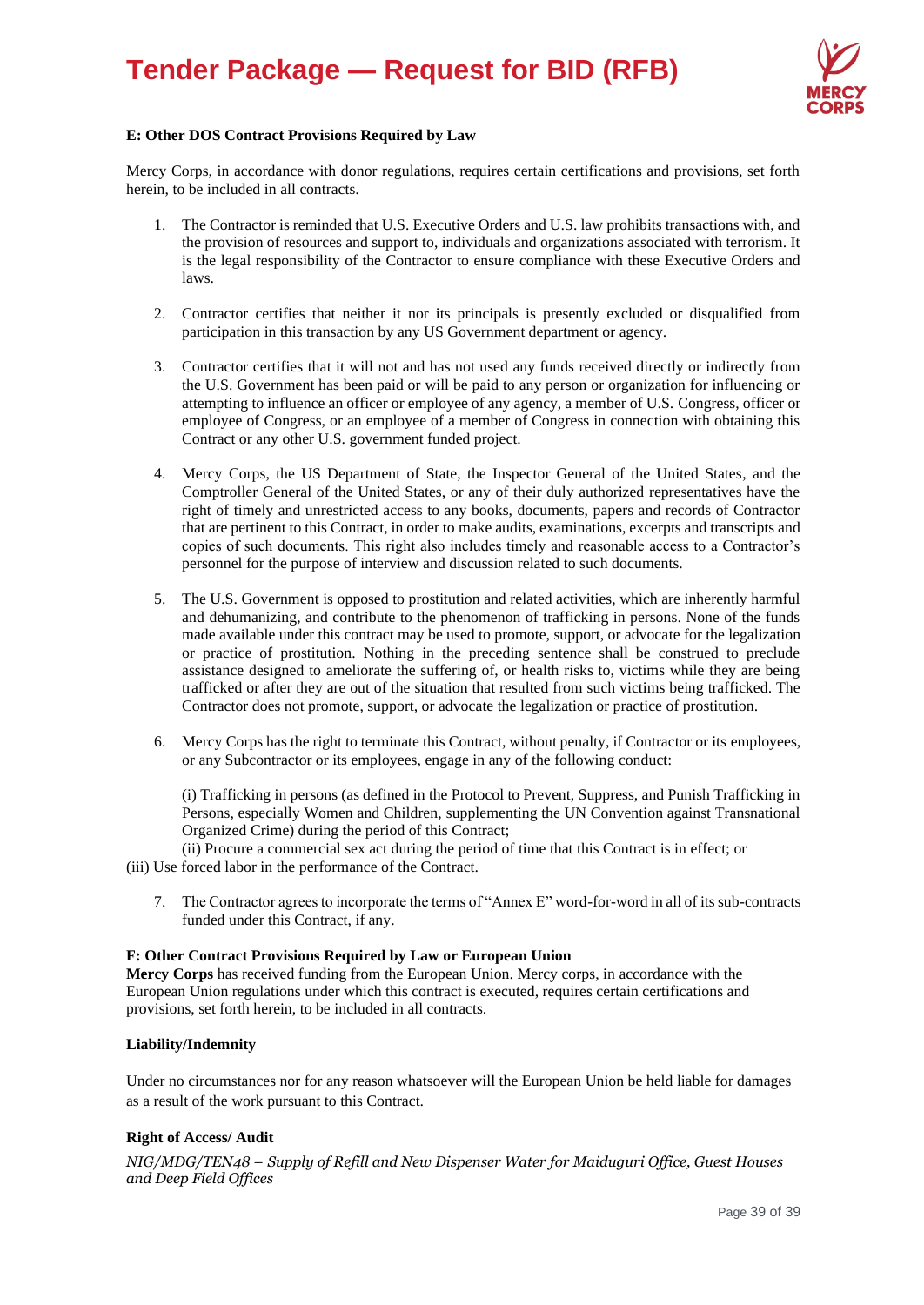

- (c) The Vendor will be responsible for holding all invoices, receipts and financial and accounting documents relating to this Contract for at least seven years following final payment made under this Contract.
- (d) The Vendor will allow MERCY CORPS or the European Union (or any other organisation authorised by the European Union) access to the location where the Vendor is based or any location where the Services are being implemented and to all documents, information and other material related to this Contract (including in electronic format), necessary to assess, or audit the implementation of the project and compliance with this Contract. Such audit may take place at any time during this Contract and up to seven years following final payment made under this Contract.

#### **Confidentiality**

The Vendor acknowledges that MERCY CORPS has reporting obligations to the European Union. Accordingly, the Vendor consents to MERCY CORPS sharing information about the Vendor or the Services with the European Union as required.

#### **Anti-corruption**

The Parties recognize that MERCY CORPS has a zero tolerance approach to bribery and corruption. The Vendor will comply with all relevant anti-bribery and anti-corruption laws (including the UK Bribery Act 2010) and comply with the principles of MERCY CORPS' Anti-Corruption and Anti-Bribery Policies, or equivalent policies, including: (a) not accepting or offering a bribe of facilitation payment; and (b) reporting immediately to MERCY CORPS any bribery issues which the Vendor becomes aware of during this Contract; and, at the reasonable request of MERCY CORPS, confirming in writing that they have complied with this Clause and provide any information reasonably requested in support of such compliance.

MERCY CORPS recognizes that in complying with this Clause, the Vendor is not expected to risk life, limb or freedom.

#### **Visibility**

Any information or publications, in any form and medium, including the Internet, published pursuant to this Contract must include the following text or a similar disclaimer: "This document has been produced with the financial assistance of the European Union. The views expressed herein should not be taken, in any way, to reflect the official opinion of the European Union.

#### **Principal of Ethical Procurement**

The Vendor acknowledges that MERCY CORPS must comply with the European Union's principle of Ethical Procurement including adhering to the minimum ethical standards of the avoidance of child labour, and the respect of basic social rights and working conditions based on international labour standards.

#### **Payment/ Service Fee**

Payment will be made to [Contractor's] bank account:

| <b>Account No.</b>  |  |
|---------------------|--|
| <b>Account Name</b> |  |
| <b>Bank Name</b>    |  |
| <b>Bank Address</b> |  |
| <b>TIN Number</b>   |  |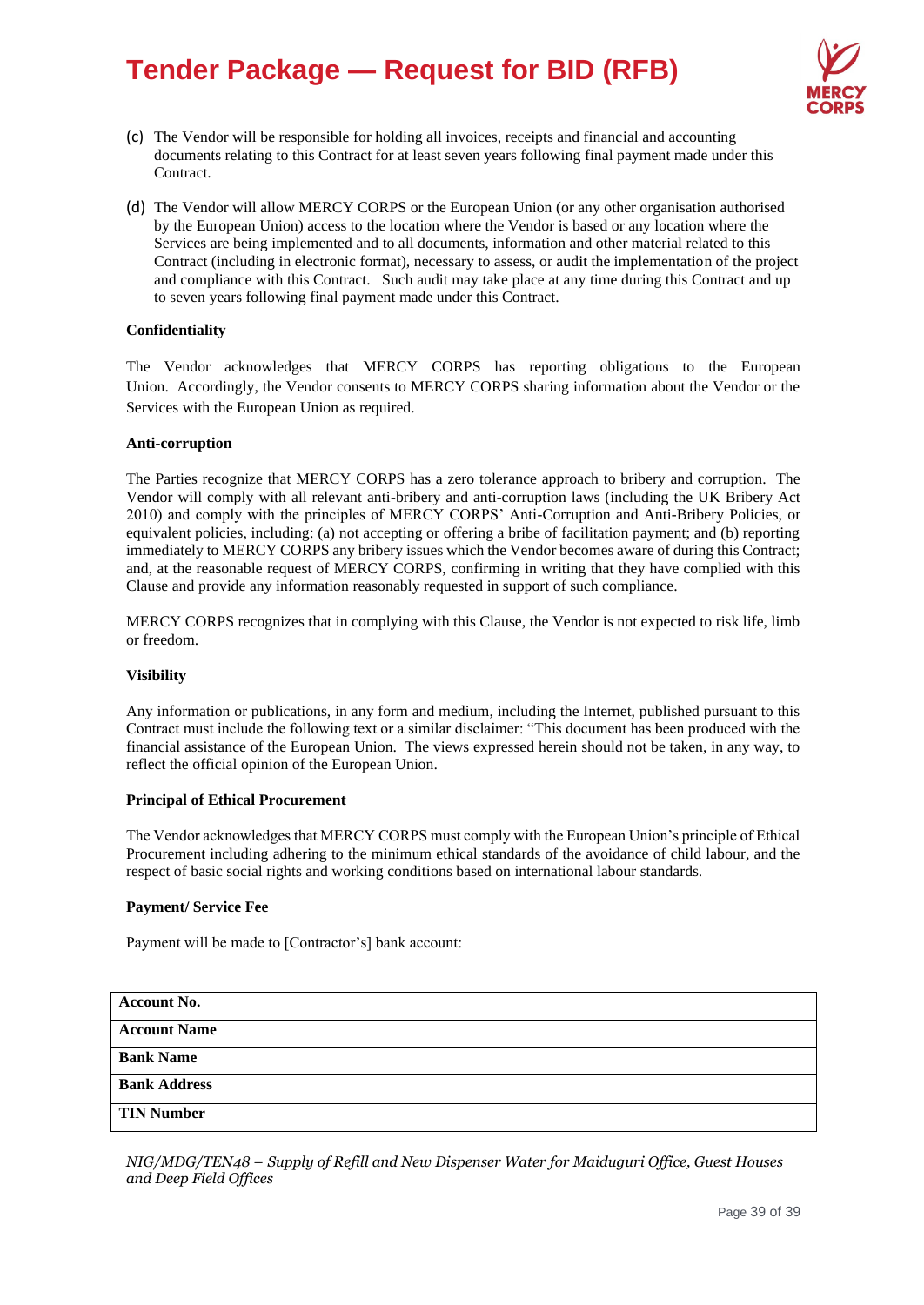

#### **Intellectual Property Rights**

Clause 4 should state: Mercy Corps shall be the owner of any [product] [copyrightable item] [patentable item] that results from the performance of the Contract.

If a different Clause is included and MCS does not own the product/items add the following wording:

"The Contractor grants the right to MCS and the European Commission to use freely and as it sees fit all documents produced under this Contract, whatever their form or medium."

#### **G: Other USDA Contract Provisions Required by Law**

Mercy Corps, in accordance with donor regulations, requires certain certifications and provisions, set forth herein, to be included in all contracts.

- 1. The Contractor is reminded that U.S. Executive Orders and U.S. law prohibits transactions with, and the provision of resources and support to, individuals and organizations associated with terrorism. It is the legal responsibility of the Contractor to ensure compliance with these Executive Orders and laws.
- 2. Contractor certifies that neither it nor its principals is presently excluded or disqualified from participation in this transaction by any US Government department or agency.
- 3. Contractor certifies that it will not and has not used any funds received directly or indirectly from the U.S. Government has been paid or will be paid to any person or organization for influencing or attempting to influence an officer or employee of any agency, a member of U.S. Congress, officer or employee of Congress, or an employee of a member of Congress in connection with obtaining this Contract or any other U.S. government funded project.
- 4. Mercy Corps, the US Department of Agriculture, the Inspector General of the United States, and the Comptroller General of the United States, or any of their duly authorized representatives have the right of timely and unrestricted access to any books, documents, papers and records of Contractor that are pertinent to this Contract, in order to make audits, examinations, excerpts and transcripts and copies of such documents. This right also includes timely and reasonable access to a Contractor's personnel for the purpose of interview and discussion related to such documents.
- 5. Mercy Corps has the right to terminate this Contract, without penalty, if Contractor or its employees, or any Subcontractor or its employees, engage in any of the following conduct: (i) Trafficking in persons (as defined in the Protocol to Prevent, Suppress, and Punish Trafficking in Persons, especially Women and Children, supplementing the UN Convention against Transnational Organized Crime) during the period of this Contract; (ii) Procure a commercial sex act during the period of time that this Contract is in effect; or
- (iii) Use forced labor in the performance of the Contract.
	- 6. The Contractor agrees to incorporate the terms of "Donors" word-for-word in all of its sub-contracts funded under this Contract, if any.

#### **H. Reporting of currency and cash-based transaction required under Nigerian laws.**

1. The special control unit against money laundering (SCUML) as well as Federal Ministry of Industry, trade and investment, in line with the provision of the "Money Laundering (Prohibition) Act (TPA)" 2011 (as amended) and Federal Ministry of Industry, Trade and Investment (designation of Non-Financial institutions) 2013 and 2016 respectively, requires designated non-financial institutions to report all currency transactions of N5,000,000 and above, in case of an individual or N10,000,000

*NIG/MDG/TEN48 – Supply of Refill and New Dispenser Water for Maiduguri Office, Guest Houses and Deep Field Offices* and above, in the case of a body corporate within seven (7) days from the date of transaction.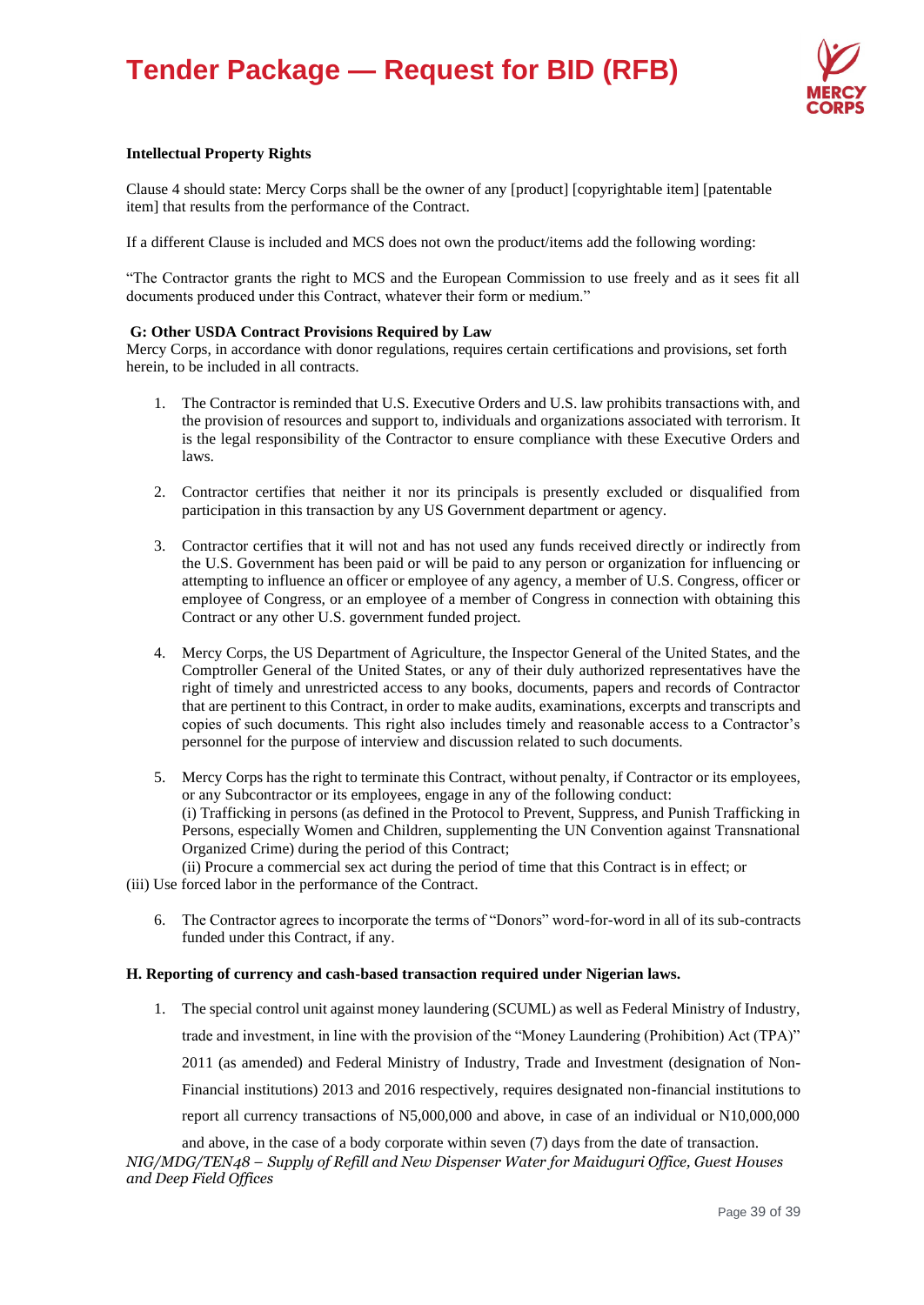

- 2. The laws also require designated non-financial institutions to report all cash-based transactions in excess of \$1,000 or its equivalent within seven (7) days to SCUML through its online platform.
- 3. Accordingly, Mercy Corps, being a registered and designated non-financial institution, in compliance with above requirements in clause a and b of this document is obliged to report all transaction to SCUML.
- 4. By signing this document, the vendor/contractor/service provider unconditionally allows Mercy Corps to share necessary data and documents with SCUML and the "Economic and Financial Crimes Commission (EFCC).
- 5. Vendor/contractor/service provider also agrees to allow SCUML and EFCC the unconditional access to his bank account(s), account books and daily ledger with regard to the amount paid against this contract.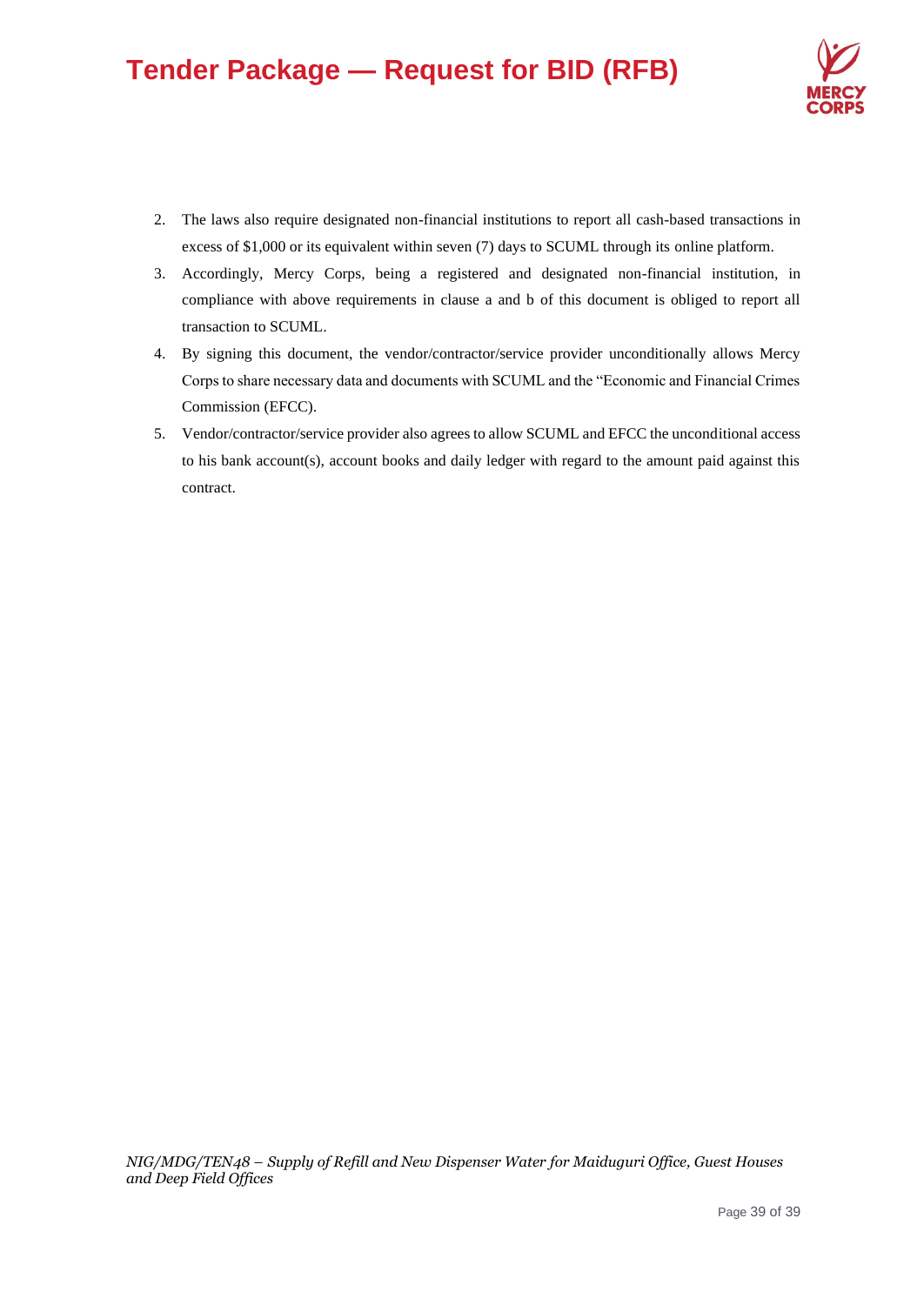

# **7. Attachments to the Tender Package**

### **Attachment 1 -Supplier Information Form.**

### **This document must be submitted with your bid**

#### *The information provided will be used to evaluate the Company before contracting with the Mercy Corps. Please complete all fields.*

## **Supplier Information**

| Company Name                                                                                 |                                          |
|----------------------------------------------------------------------------------------------|------------------------------------------|
| Any other names<br>company is<br>operating under<br>(Acronyms,<br>Abbreviations,<br>Aliases) |                                          |
| Previous names of<br>the company                                                             |                                          |
| Address                                                                                      |                                          |
| Website                                                                                      |                                          |
| Phone/Fax Numbers                                                                            | Phone:<br>Fax:                           |
| Primary Contact                                                                              | Name:<br>Phone Number:<br>Email Address: |
| # of Staff                                                                                   |                                          |
| # of Locations                                                                               |                                          |
| Avg. Value of Stock<br>on Hand (USD)                                                         |                                          |
| Government -<br>owned (yes/no)                                                               |                                          |
| Name(s) of Board of<br><b>Directors</b>                                                      |                                          |
| Name(s) of<br>Company Owner(s)                                                               |                                          |
| Parent companies, if<br>any                                                                  |                                          |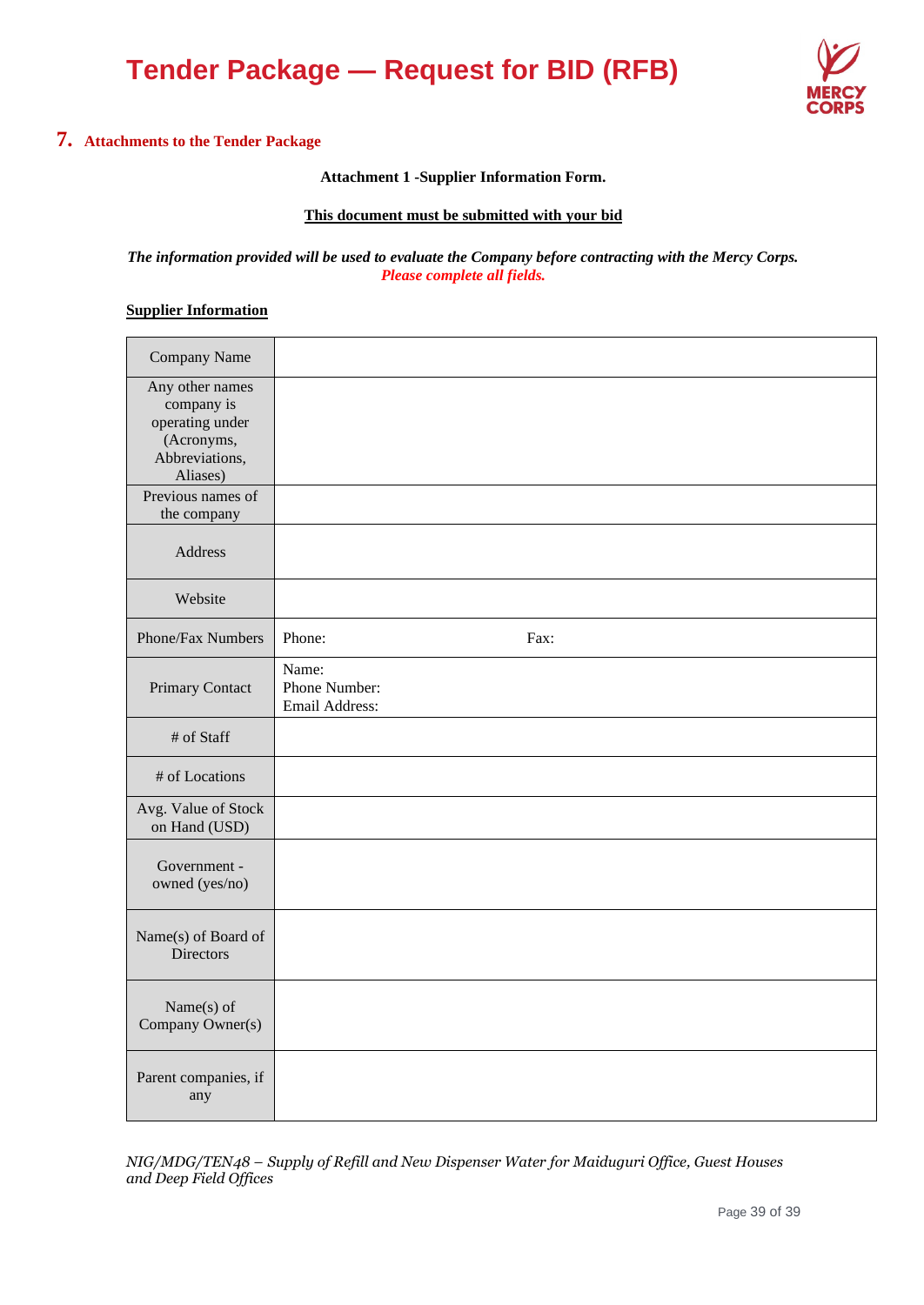

### **Financial Information**

| Bank Name and<br>Address                                                                                    |                                                      |
|-------------------------------------------------------------------------------------------------------------|------------------------------------------------------|
| <b>Bank Account</b><br>Number                                                                               |                                                      |
| Name under which<br>company is<br>registered at bank                                                        |                                                      |
| Payment Terms.                                                                                              | Payment By: Check Yes   No<br>Wire Transfer Yes   No |
| Mercy Corps will<br>pay vendor after full<br>delivery of goods<br>upon acceptance. Do<br>you agree on these |                                                      |

# **Product/Service Information**

| List Range of<br>Products/Services<br>Offered |  |
|-----------------------------------------------|--|
| How long will your                            |  |
| price remain valid                            |  |
| (The Longer the                               |  |
| period the better)                            |  |

## **References**

| <b>Client Name:</b>                                                           | Contact Name, Phone, Email Address:                             |
|-------------------------------------------------------------------------------|-----------------------------------------------------------------|
| <b>Client Name:</b>                                                           | Contact Name, Phone, Email Address:                             |
| <b>Client Name:</b><br>$\sim$<br>$\alpha$ is $\alpha$ is $\alpha$<br>$\cdots$ | Contact Name, Phone, Email Address:<br>$\cdot$<br>0.7711.11.11. |

## **Supplier Self-Certification of Eligibility**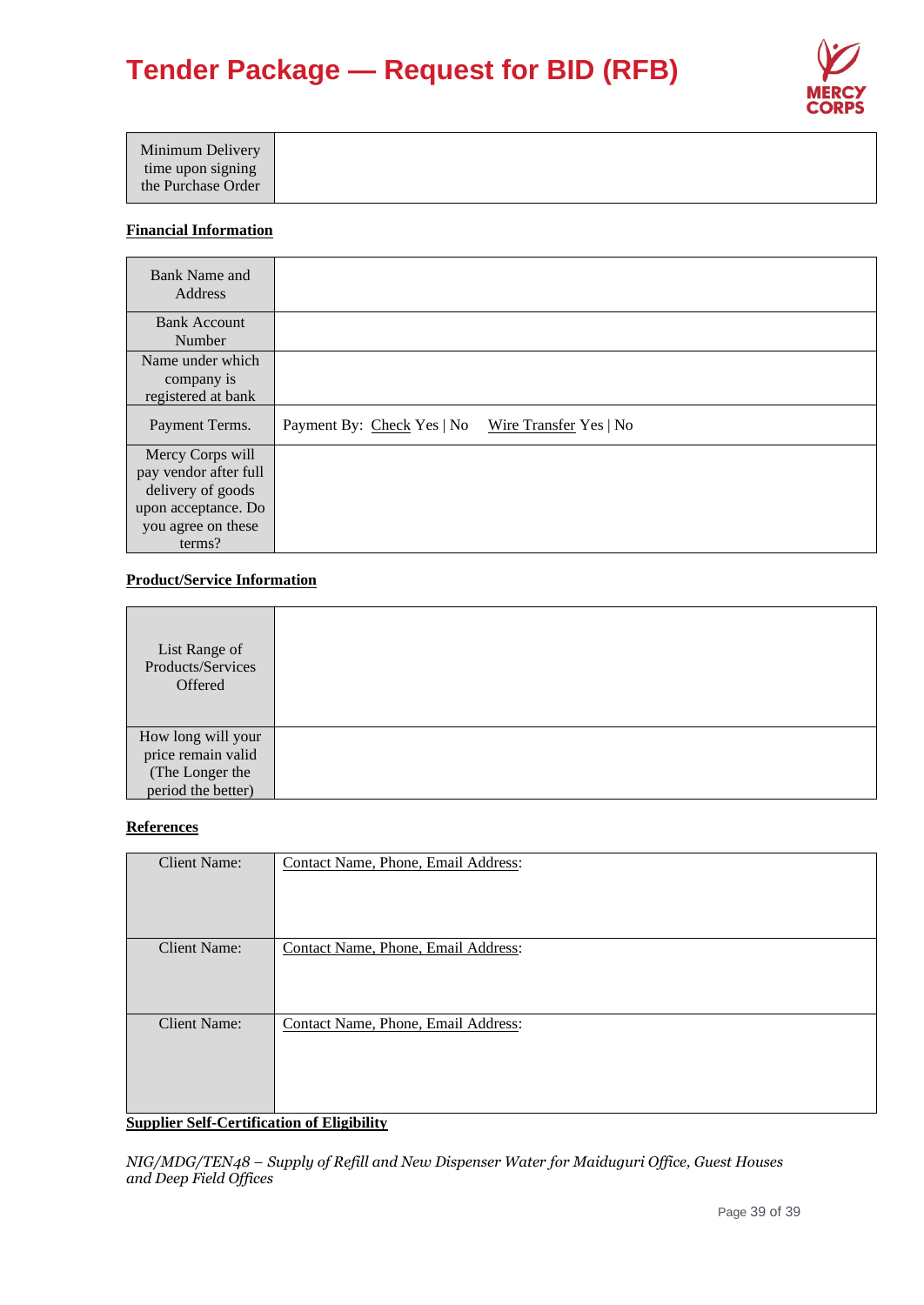

Company certifies that:

- 1. It, its affiliates and subsidiaries, owners, officers, directors and key employees (to the best of its knowledge) are not the subject of any government's sanctions, designations, donor rules or prohibitions, or laws prohibiting transactions with it/them. It is not the subject of any donor government investigation into its misconduct with any other recipient of that donors funding.
- 2. It, its affiliates and subsidiaries, owners, officers, directors and key employees have not and do not engage in any form of terrorism or attacks on civilians and do not provide any form of material support or financial resources for individuals or organizations that do engage in any form of terrorism or deliberate attacks on civilians.
- 3. It, its affiliates and subsidiaries, owners, officers, directors and key employees have not and do not engage in weapons or drugs manufacture, transport, sale or distribution.
- 4. It is not in default on any material credit agreement, bankrupt or being wound up, are having its affairs administered by the courts, have entered into arrangements with creditors, have suspended business activities, are the subject of proceedings concerning those matters, or are in any analogous situation arising from a similar procedure provided for in national legislation or regulations.
- 5. It is has not been determined to be in breach of a material contract by any legal body anytime within the past 2 years.
- 6. It pays taxes as and when due and is not currently the subject of any investigation or proceeding related to back-owed taxes.
- 7. It provides workers compensation insurance to its workers in accordance with the laws of the countries where it operates.
- 8. It pays social security obligations as required in the countries where it operates.
- 9. It, its owners, officers and directors have not been convicted of an offense concerning its professional conduct and has not engaged in grave professional misconduct.
- 10. It, its affiliates and subsidiaries, owners, officers, directors and key employees have not been the subject of criminal investigation or judgement for fraud, corruption, human trafficking, spying, weapons transport or smuggling, sexual exploitation or abuse, internal sexual misconduct, abuse or exploitation of children, involvement in a criminal organization or any other criminal activity.
- 11. It treats its employees with dignity and respect and maintains social operating standards, including: working conditions and social rights; avoidance of child labor, bondage, forced labor, human trafficking or exploitation; assurance of safe and reasonable working conditions; freedom of association; freedom from harassment (including sexual harassment), exploitation, abuse, bullying and discrimination; protection of basic social rights of its employees and Mercy Corps beneficiaries.
- 12. To the best of its knowledge, no Mercy Corps employee, officer, consultant or other party related to Mercy Corps has a financial interest in the Company's business activities, nor is any Mercy Corps employee related to any owner, officer, director or employee of the company, and, if so, it will ensure that the relationship is disclosed to Mercy Corps and will not used for improper influence. Discovery of an undisclosed Conflict of Interest will result in immediate revocation of the Company's Authorized Supplier status and disqualification of Company from participation in future Mercy Corps procurement.
- 13. It understands that attempting to or agreeing to provide anything of value to any Mercy Corps employee, agent or representative for the purpose of encouraging that person to award Company a contract or take or not take any action related to any contract will result in immediate termination of any agreement. Company certifies that it does not engage in such conduct..
- 14. It understands that Mercy Corps seeks fair and open competition and the fairest price available and that any attempt by company to subvert fair and open competition, including working with other bidders to fix prices, working to exclude competition, seeking confidential information from Mercy Corps or other bidders, using multiple related or controlled companies to give the appearance of competition, or any similar activity, will result in termination of any agreement. Company certifies that it does not engage in such conduct.
- 15. It understands that Mercy Corps prohibits any of its partners or suppliers from bribing public officials and certifies that it does not do so.
- 16. It is not conducting business under other names or aliases that have not been declared to Mercy Corps.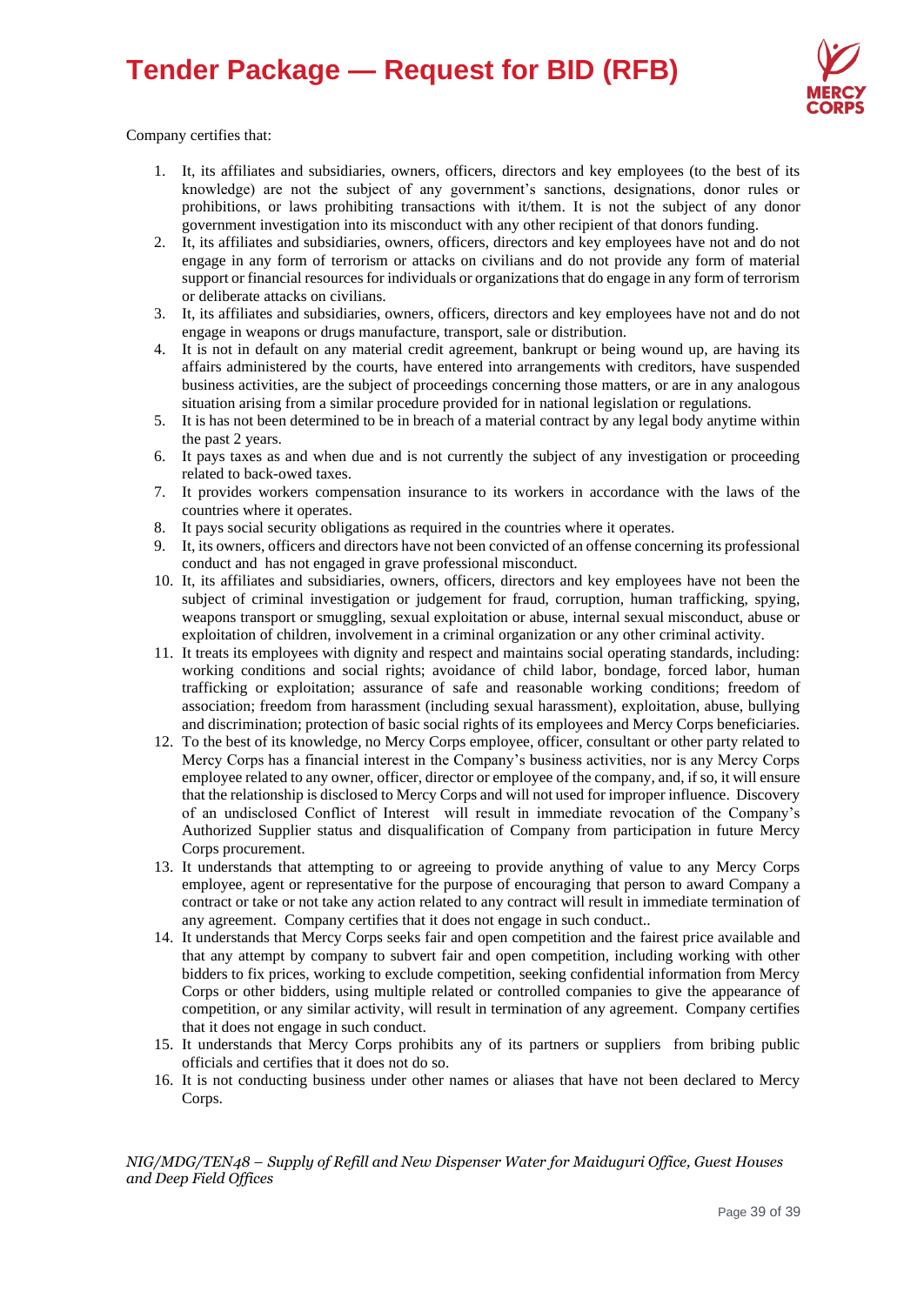

If the Company cannot certify to any of the above it should explain why not. Mercy Corps may take the individual circumstances into account for some situations. However, any false certification could be grounds for immediate disqualification and termination of any future agreement.

By signing the Supplier Information Form, you certify that your Company is eligible to supply goods and services to major donor funded organizations and that all of the above statements are accurate and factual.

Company Name:

Name of Representative:

Title:

Signature: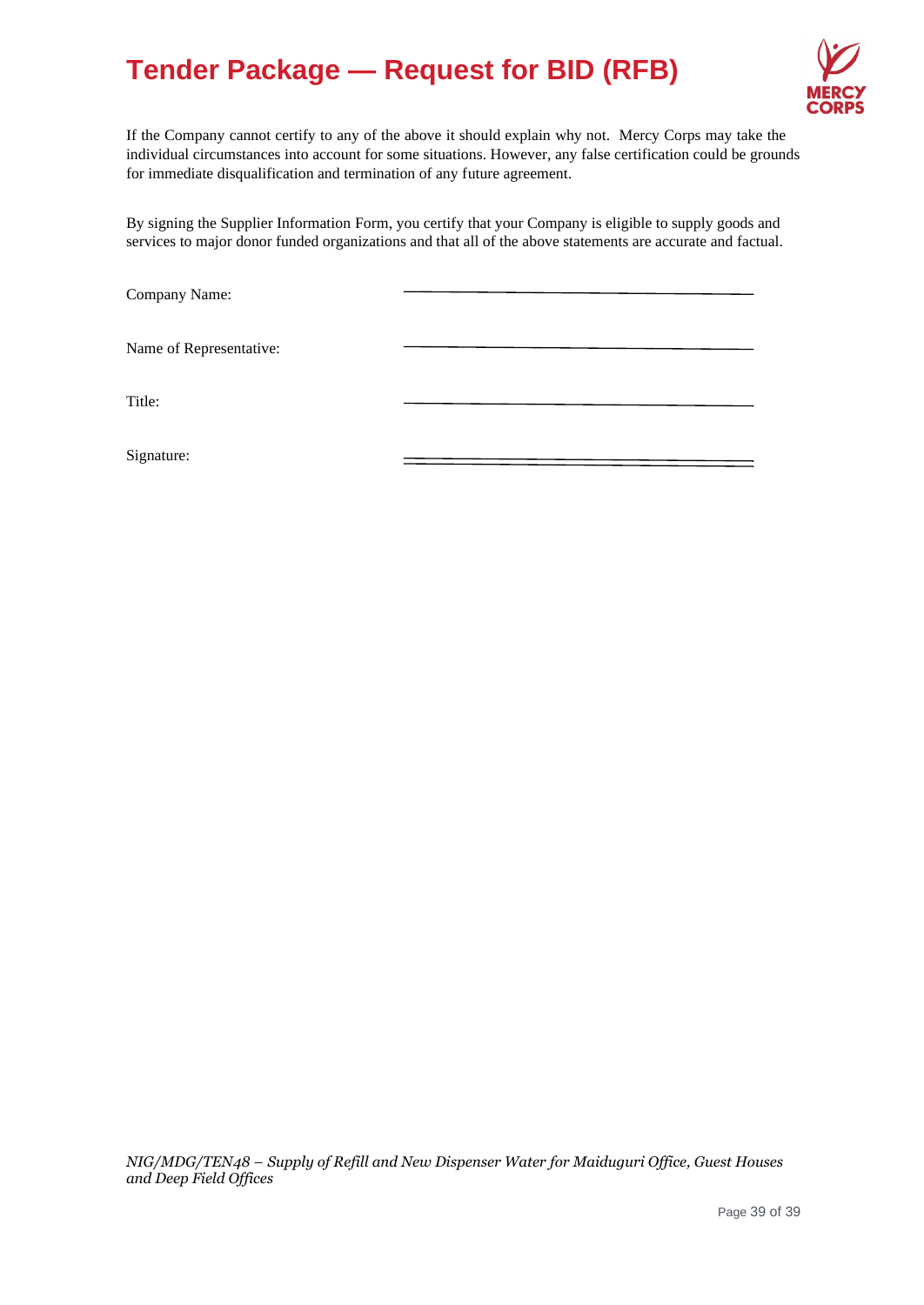

### *FOR MERCY CORPS USE ONLY*

### **Following documents have been provided**

| <b>Documents</b>                           |  |  |
|--------------------------------------------|--|--|
| <b>Legal Business Registration</b>         |  |  |
| <b>Latest Tax Registration Certificate</b> |  |  |
| Company Profile                            |  |  |
| References from previous work projects     |  |  |

|                                               | an employee of Mercy Corps having completed and reviewed this form |
|-----------------------------------------------|--------------------------------------------------------------------|
| confirm the accuracy of information provided: |                                                                    |

| Name      |  |
|-----------|--|
| Title     |  |
| Signature |  |
| Date*     |  |

\*Supplier to be re-authorized one year from this date.

**---------------------------------------------------------------------------------------------------------------------------------**